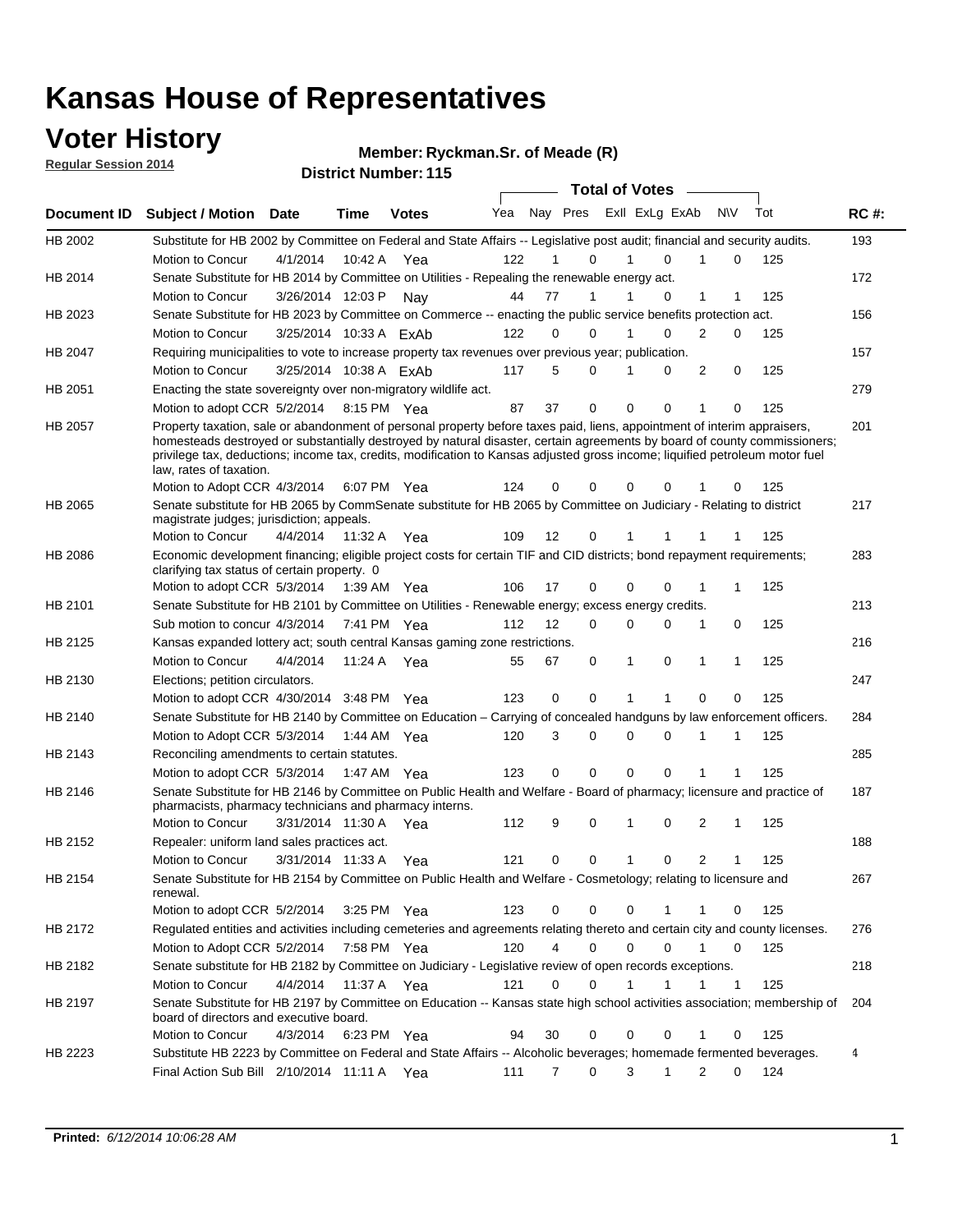### **Voter History**

**Regular Session 2014**

**Ryckman.Sr. of Meade (R)**

| דושב ווטופסטט ואוואפטור |                                                                                                                                                                                                                                                                                                                                                                                                                                                                                                                                                                                                                                                                                                                                                                                                                                                                                                                 |                       |             | <b>District Number: 115</b> |     |          |          |                         |                |           |     |             |
|-------------------------|-----------------------------------------------------------------------------------------------------------------------------------------------------------------------------------------------------------------------------------------------------------------------------------------------------------------------------------------------------------------------------------------------------------------------------------------------------------------------------------------------------------------------------------------------------------------------------------------------------------------------------------------------------------------------------------------------------------------------------------------------------------------------------------------------------------------------------------------------------------------------------------------------------------------|-----------------------|-------------|-----------------------------|-----|----------|----------|-------------------------|----------------|-----------|-----|-------------|
|                         |                                                                                                                                                                                                                                                                                                                                                                                                                                                                                                                                                                                                                                                                                                                                                                                                                                                                                                                 |                       |             |                             |     |          |          | <b>Total of Votes</b>   |                |           |     |             |
| Document ID             | <b>Subject / Motion Date</b>                                                                                                                                                                                                                                                                                                                                                                                                                                                                                                                                                                                                                                                                                                                                                                                                                                                                                    |                       | <b>Time</b> | <b>Votes</b>                | Yea | Nay Pres |          | Exll ExLg ExAb          |                | <b>NV</b> | Tot | <b>RC#:</b> |
| HB 2223                 | Substitute for HB 2223 by Committee on Federal and State Affairs—Alcoholic beverages; homemade fermented beverages;<br>microbrewery gallonage expanded; liquor license length of citizenship.                                                                                                                                                                                                                                                                                                                                                                                                                                                                                                                                                                                                                                                                                                                   |                       |             |                             |     |          |          |                         |                |           |     | 205         |
| HB 2231                 | Motion to Concur<br>Senate Substitute for Substitute for HB 2231 by Committee on Ways and Means - Appropriations for FY 2014, FY 2015, FY                                                                                                                                                                                                                                                                                                                                                                                                                                                                                                                                                                                                                                                                                                                                                                       | 4/3/2014 6:27 PM Nay  |             |                             | 115 | 9        | 0        | 0<br>0                  |                | 0         | 125 | 282         |
|                         | 2016, FY 2017 and FY 2018 for various state agencies; capital improvement projects; claims against the state.<br>Motion to adopt CCR 5/2/2014 9:48 PM Yea                                                                                                                                                                                                                                                                                                                                                                                                                                                                                                                                                                                                                                                                                                                                                       |                       |             |                             | 70  | 54       | $\Omega$ | 0<br>0                  | 1              | 0         | 125 |             |
| HB 2246                 | Substitute for HB 2246 by Committee on Commerce, Labor and Economic Development - Peer review for certain licensed<br>technical professions.                                                                                                                                                                                                                                                                                                                                                                                                                                                                                                                                                                                                                                                                                                                                                                    |                       |             |                             |     |          |          |                         |                |           |     | 38          |
| HB 2246                 | <b>EFA Sub Bill</b><br>Substitute for HB 2246 by Committee on Commerce, Labor and Economic Development - Peer review for certain licensed                                                                                                                                                                                                                                                                                                                                                                                                                                                                                                                                                                                                                                                                                                                                                                       | 2/21/2014 1:34 PM Yea |             |                             | 120 | 0        | 0        | 0                       | 2              | 1         | 124 | 260         |
|                         | technical professions.<br>Motion to Concur                                                                                                                                                                                                                                                                                                                                                                                                                                                                                                                                                                                                                                                                                                                                                                                                                                                                      | 5/2/2014              |             | 11:40 A Yea                 | 124 | 0        | 0        | 0                       | 0              | 0         | 125 |             |
| HB 2272                 | Kansas expanded lottery act; southeast Kansas gaming zone; privilege fee and investment threshold amount reduced.                                                                                                                                                                                                                                                                                                                                                                                                                                                                                                                                                                                                                                                                                                                                                                                               |                       |             |                             |     |          |          |                         |                |           |     | 200         |
| HB 2296                 | Motion to Concur<br>Campaign finance; permitted uses of campaign funds; increased exemption amount for certain candidates; contributor<br>information; lobbyist filings.                                                                                                                                                                                                                                                                                                                                                                                                                                                                                                                                                                                                                                                                                                                                        | 4/2/2014              |             | 4:18 PM Nay                 | 84  | 36       | 0        | $\Omega$<br>0           |                | 4         | 125 | 248         |
|                         | Motion to adopt CCR 4/30/2014 3:53 PM Yea                                                                                                                                                                                                                                                                                                                                                                                                                                                                                                                                                                                                                                                                                                                                                                                                                                                                       |                       |             |                             | 119 | 4        | 0        | 1<br>1                  | 0              | 0         | 125 |             |
| HB 2296                 | Campaign finance; permitted uses of campaign funds; increased exemption amount for certain candidates; contributor<br>information; lobbyist filings.<br>Motion to Override                                                                                                                                                                                                                                                                                                                                                                                                                                                                                                                                                                                                                                                                                                                                      | 5/30/2014 10:24 A     |             | Yea                         | 96  | 5        | 0        | 0<br>0                  | 0              | 24        | 125 | 287         |
|                         | Veto                                                                                                                                                                                                                                                                                                                                                                                                                                                                                                                                                                                                                                                                                                                                                                                                                                                                                                            |                       |             |                             |     |          |          |                         |                |           |     |             |
| HB 2298                 | Senate Sub for HB 2298 by Committee on Judiciary - Uniform controlled substances act. Senate Sub for HB 2298 by<br>Committee on Judiciary - Uniform controlled substances act.<br>Motion to Concur                                                                                                                                                                                                                                                                                                                                                                                                                                                                                                                                                                                                                                                                                                              | 4/3/2014              |             | 6:40 PM Yea                 | 123 |          | 0        | $\mathbf 0$<br>$\Omega$ | 1              | 0         | 125 | 209         |
| HB 2303                 | Relating to driver's license fees; driving under the influence equipment fund.                                                                                                                                                                                                                                                                                                                                                                                                                                                                                                                                                                                                                                                                                                                                                                                                                                  |                       |             |                             |     |          |          |                         |                |           |     | 1           |
|                         | Motion to adopt CCR 1/22/2014 11:45 A Yea                                                                                                                                                                                                                                                                                                                                                                                                                                                                                                                                                                                                                                                                                                                                                                                                                                                                       |                       |             |                             | 109 | 11       | 0        | 1<br>$\Omega$           | 4              | 0         | 125 |             |
| HB 2312                 | Local governments; investment of idle funds; changes.                                                                                                                                                                                                                                                                                                                                                                                                                                                                                                                                                                                                                                                                                                                                                                                                                                                           |                       |             |                             |     |          |          |                         |                |           |     | 253         |
|                         | Motion to Concur                                                                                                                                                                                                                                                                                                                                                                                                                                                                                                                                                                                                                                                                                                                                                                                                                                                                                                | 5/1/2014              |             | 4:31 PM Yea                 | 123 | 2        | $\Omega$ | $\Omega$<br>$\Omega$    | 0              | 0         | 125 |             |
| HB 2338                 | Substitute for HB 2338 by Committee on Ways and Means - Judicial branch; supplemental appropriation for fiscal year 2015,<br>judiciary operations; increasing various docket fees and creating new docket fees; annually, allowing the allocation of a budget<br>for each judicial district court operations, chief judge would have the authority to expend funds as necessary to carry out the<br>functions of such district if such chief judge elected to do so, including establishing what court personnel are necessary and<br>their compensation; district court judges in judicial district elect chief judge and court of appeals judges elect chief judge of the<br>court of appeals; district judge and district magistrate judge vacancies; statutory authority for longevity bonus for judicial<br>branch employees repealed; nonseverability clause.<br>Motion to Adopt CCR 4/4/2014 7:17 PM Yea |                       |             |                             | 66  | 57       | 0        | 0<br>0                  | 2              | 0         | 125 | 229         |
| HB 2378                 | Senate Substitute for HB 2378 by Committee on Assessment and Taxation - Providing sales tax exemption for sales of certain 189<br>machinery and equipment used for surface mining activities.                                                                                                                                                                                                                                                                                                                                                                                                                                                                                                                                                                                                                                                                                                                   |                       |             |                             |     |          |          |                         |                |           |     |             |
|                         | Motion to Concur                                                                                                                                                                                                                                                                                                                                                                                                                                                                                                                                                                                                                                                                                                                                                                                                                                                                                                | 3/31/2014 11:35 A     |             | Yea                         | 117 | 4        | 0        | $\mathbf{1}$<br>0       | 2              |           | 125 |             |
| HB 2389                 | Senate Substitute for HB 2389 by Committee on Judiciary - Crimes and criminal procedure; mistreatment of a dependent adult 277<br>or an elder person; RICO; warrants; discharge of certain persons; appeals.<br>Motion to Adopt CCR 5/2/2014 8:05 PM Yea                                                                                                                                                                                                                                                                                                                                                                                                                                                                                                                                                                                                                                                        |                       |             |                             | 123 |          | 0        | 0<br>0                  | 1              | 0         | 125 |             |
| HB 2398                 | Relating to the Kansas revised limited liability company act.                                                                                                                                                                                                                                                                                                                                                                                                                                                                                                                                                                                                                                                                                                                                                                                                                                                   |                       |             |                             |     |          |          |                         |                |           |     | 28          |
|                         | <b>Final Action</b><br>Amended                                                                                                                                                                                                                                                                                                                                                                                                                                                                                                                                                                                                                                                                                                                                                                                                                                                                                  | 2/21/2014 11:13 A Yea |             |                             | 120 | 1        | 0        | $\mathbf{1}$<br>0       | 2              | 0         | 124 |             |
| HB 2402                 | National day of the cowboy.                                                                                                                                                                                                                                                                                                                                                                                                                                                                                                                                                                                                                                                                                                                                                                                                                                                                                     |                       |             |                             |     |          |          |                         |                |           |     | 163         |
|                         | <b>Final Action</b>                                                                                                                                                                                                                                                                                                                                                                                                                                                                                                                                                                                                                                                                                                                                                                                                                                                                                             | 3/26/2014 10:55 A     |             | Yea                         | 116 | 7        | 0        | $\mathbf 1$<br>0        | 1              | 0         | 125 |             |
| HB 2417                 | Expansion of rural opportunity zones.                                                                                                                                                                                                                                                                                                                                                                                                                                                                                                                                                                                                                                                                                                                                                                                                                                                                           |                       |             |                             |     |          |          |                         |                |           |     | 61          |
|                         | <b>Final Action</b><br>Amended                                                                                                                                                                                                                                                                                                                                                                                                                                                                                                                                                                                                                                                                                                                                                                                                                                                                                  | 2/27/2014 10:16 A     |             | Yea                         | 104 | 19       | 0        | 0<br>0                  | 1              | 0         | 124 |             |
| HB 2418                 | Adult care home licensure act; removal of outdated rule and regulation reference.<br><b>Final Action</b>                                                                                                                                                                                                                                                                                                                                                                                                                                                                                                                                                                                                                                                                                                                                                                                                        | 2/12/2014 11:20 A     |             | Yea                         | 121 | 0        | 0        | 1<br>0                  | $\overline{2}$ | 0         | 124 | 6           |
|                         |                                                                                                                                                                                                                                                                                                                                                                                                                                                                                                                                                                                                                                                                                                                                                                                                                                                                                                                 |                       |             |                             |     |          |          |                         |                |           |     |             |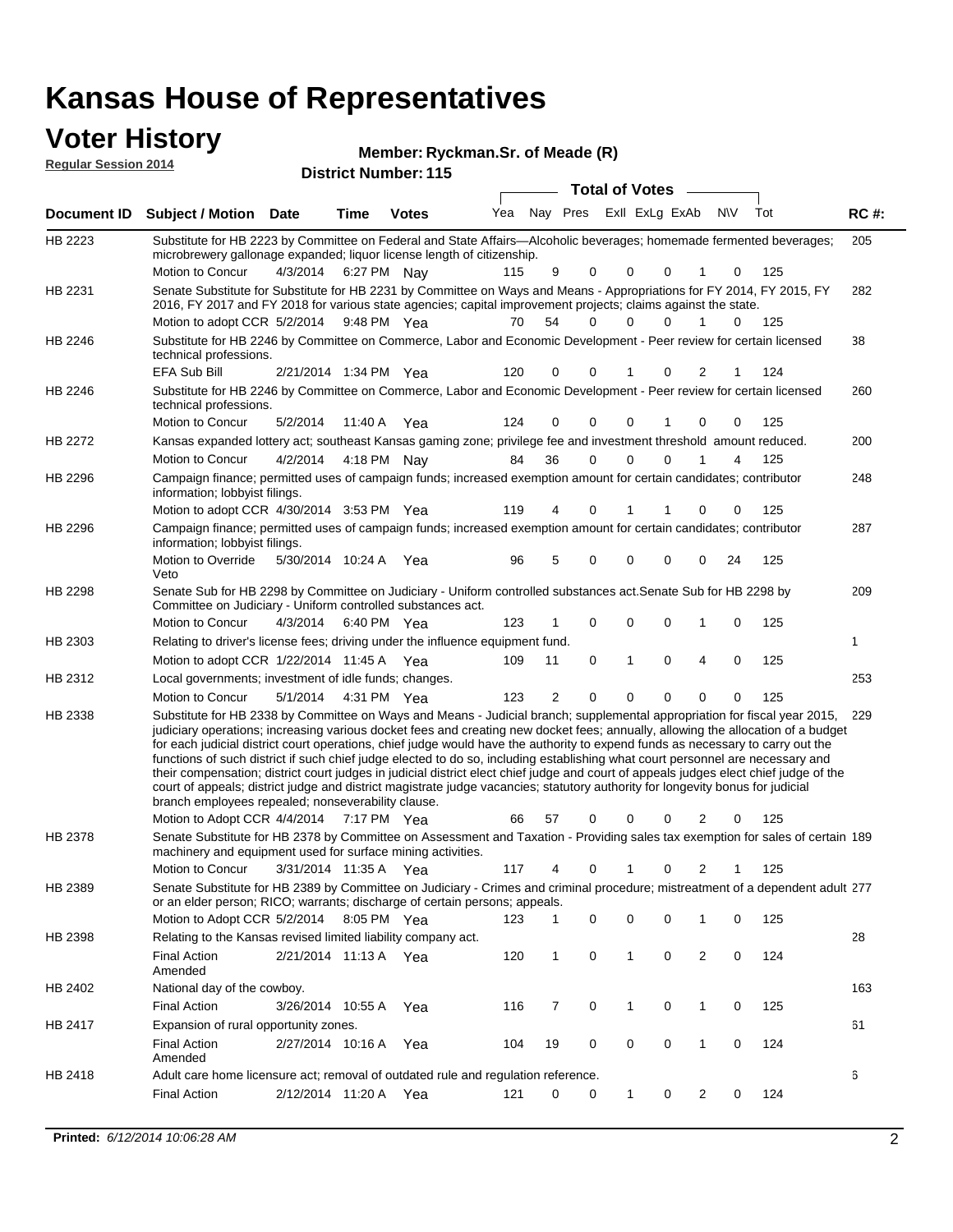### **Voter History**

**Regular Session 2014**

#### **Ryckman.Sr. of Meade (R)**

|                    |                                                                                                                                                                                                                                                                                                                                                      |                       |             | <b>DISTRICT MAILINGLE LTD</b> | <b>Total of Votes</b><br>$\sim$ |          |          |   |                |                |              |     |                |
|--------------------|------------------------------------------------------------------------------------------------------------------------------------------------------------------------------------------------------------------------------------------------------------------------------------------------------------------------------------------------------|-----------------------|-------------|-------------------------------|---------------------------------|----------|----------|---|----------------|----------------|--------------|-----|----------------|
| <b>Document ID</b> | <b>Subject / Motion</b>                                                                                                                                                                                                                                                                                                                              | Date                  | Time        | <b>Votes</b>                  | Yea                             |          | Nay Pres |   | Exll ExLg ExAb |                | <b>NV</b>    | Tot | <b>RC#:</b>    |
| HB 2418            | Kansas department for aging and disability services; adult care homes                                                                                                                                                                                                                                                                                |                       |             |                               |                                 |          |          |   |                |                |              |     | 221            |
|                    | Motion to Concur                                                                                                                                                                                                                                                                                                                                     | 4/4/2014              | 11:49 A     | Yea                           | 122                             | 0        | 0        | 1 | 1              | 1              | 0            | 125 |                |
| HB 2419            | City annexation; fire district territory; detachment.                                                                                                                                                                                                                                                                                                |                       |             |                               |                                 |          |          |   |                |                |              |     | 120            |
|                    | <b>Final Action</b>                                                                                                                                                                                                                                                                                                                                  | 3/17/2014 11:19 A Yea |             |                               | 122                             | 0        | 0        | 0 | 0              | 2              | $\mathbf{1}$ | 125 |                |
| HB 2419            | City annexation; fire district territory; detachment.                                                                                                                                                                                                                                                                                                |                       |             |                               |                                 |          |          |   |                |                |              |     | 196            |
|                    | Motion to Concur                                                                                                                                                                                                                                                                                                                                     | 4/2/2014              | 10:32 A Yea |                               | 122                             | 0        | 0        | 0 | 0              | 2              | $\mathbf{1}$ | 125 |                |
| HB 2420            | School crossing guards.                                                                                                                                                                                                                                                                                                                              |                       |             |                               |                                 |          |          |   |                |                |              |     | 5              |
|                    | <b>Final Action</b><br>Amended                                                                                                                                                                                                                                                                                                                       | 2/10/2014 11:12 A     |             | Yea                           | 118                             | 0        | 0        | 3 | 1              | $\overline{2}$ | 0            | 124 |                |
| HB 2420            | School crossing guards.                                                                                                                                                                                                                                                                                                                              |                       |             |                               |                                 |          |          |   |                |                |              |     | 197            |
|                    | Motion to Concur                                                                                                                                                                                                                                                                                                                                     | 4/2/2014              | 10:34 A     | Yea                           | 123                             | 0        | 0        | 0 | 0              | 2              | 0            | 125 |                |
| HB 2422            | Defining watercraft for purposes of taxation.                                                                                                                                                                                                                                                                                                        |                       |             |                               |                                 |          |          |   |                |                |              |     | 14             |
|                    | <b>Final Action</b><br>Amended                                                                                                                                                                                                                                                                                                                       | 2/14/2014 11:13 A     |             | Yea                           | 118                             | 0        | 0        | 2 | $\mathbf 0$    | 4              | 0            | 124 |                |
| HB 2424            | Robert G. (Bob) Bethell interchange.                                                                                                                                                                                                                                                                                                                 |                       |             |                               |                                 |          |          |   |                |                |              |     | 85             |
|                    | <b>EFA Sub Bill</b>                                                                                                                                                                                                                                                                                                                                  | 2/27/2014 4:03 PM Yea |             |                               | 119                             | 4        | 0        | 0 | $\mathbf 0$    | 1              | 0            | 124 |                |
| HB 2424            | Substitute for HB 2424 by Committee on Transportation - Designating the Robert G. (Bob) Bethell interchange; the SGT David 190<br>Enzbrenner memorial highway; t the Pack S Clair highway; the ancient Indian traders trail; the Harper county veterans<br>memorial highway; the Bonnie Huy memorial highway; the Bonnie Sharp memorial interchange. |                       |             |                               |                                 |          |          |   |                |                |              |     |                |
|                    | Motion to Concur                                                                                                                                                                                                                                                                                                                                     | 3/31/2014 11:37 A Yea |             |                               | 117                             | 3        | $\Omega$ | 1 | 0              | 2              | 2            | 125 |                |
| HB 2429            | Making the water conservation program part of and supplemental to the Kansas water appropriation act.                                                                                                                                                                                                                                                |                       |             |                               |                                 |          |          |   |                |                |              |     | $\overline{7}$ |
|                    | <b>Final Action</b><br>Amended                                                                                                                                                                                                                                                                                                                       | 2/12/2014 11:22 A Yea |             |                               | 121                             | $\Omega$ | 0        | 1 | $\Omega$       | 2              | 0            | 124 |                |
| HB 2430            | Promoting employment across Kansas act; benefits.                                                                                                                                                                                                                                                                                                    |                       |             |                               |                                 |          |          |   |                |                |              |     | 90             |
|                    | <b>EFA Sub Bill</b>                                                                                                                                                                                                                                                                                                                                  | 2/27/2014 4:08 PM Yea |             |                               | 110                             | 13       | 0        | 0 | 0              | 1              | 0            | 124 |                |
| HB 2430            | Substitute for HB 2430 by Committee on Commerce, Labor and Economic Development - Promoting employment across<br>Kansas act; benefits.                                                                                                                                                                                                               |                       |             |                               |                                 |          |          |   |                |                |              |     | 278            |
|                    | Motion to adopt CCR 5/2/2014                                                                                                                                                                                                                                                                                                                         |                       | 8:09 PM Yea |                               | 114                             | 10       | 0        | 0 | 0              | 1              | 0            | 125 |                |
| HB 2433            | Relating to the Kansas uniform securities act.                                                                                                                                                                                                                                                                                                       |                       |             |                               |                                 |          |          |   |                |                |              |     | 62             |
|                    | <b>Final Action</b><br>Amended                                                                                                                                                                                                                                                                                                                       | 2/27/2014 10:17 A Yea |             |                               | 123                             | 0        | 0        | 0 | $\mathbf 0$    | 1              | 0            | 124 |                |
| HB 2433            | Relating to the Kansas uniform securities act.                                                                                                                                                                                                                                                                                                       |                       |             |                               |                                 |          |          |   |                |                |              |     | 243            |
|                    | Motion to adopt CCR 4/30/2014 3:27 PM Yea                                                                                                                                                                                                                                                                                                            |                       |             |                               | 123                             | $\Omega$ | 0        | 1 | 1              | 0              | 0            | 125 |                |
| HB 2436            | Substitute for HB 2436 by Committee on Vision 2020 - Boards of cosmetology and barbering; agreements on inspectors of<br>dual-licensed facilities.                                                                                                                                                                                                   |                       |             |                               |                                 |          |          |   |                |                |              |     | 19             |
|                    | Final Action Sub Bill 2/19/2014 11:32 A                                                                                                                                                                                                                                                                                                              |                       |             | Yea                           | 122                             | 0        | 0        | 0 | 0              | 2              | 0            | 124 |                |
| HB 2436            | Substitute for HB 2436 by Committee on Vision 2020 - Boards of cosmetology and barbering; agreements on inspectors of<br>dual-licensed facilities.                                                                                                                                                                                                   |                       |             |                               |                                 |          |          |   |                |                |              |     | 206            |
|                    | Motion to Concur                                                                                                                                                                                                                                                                                                                                     | 4/3/2014              | 6:30 PM Yea |                               | 117                             | 7        | 0        | 0 | 0              | $\mathbf{1}$   | 0            | 125 |                |
| HB 2440            | Emerging industry investment act; treatment of certain bioscience companies.                                                                                                                                                                                                                                                                         |                       |             |                               |                                 |          |          |   |                |                |              |     | 39             |
|                    | <b>Emergency Final</b><br>Action                                                                                                                                                                                                                                                                                                                     | 2/21/2014 1:36 PM Yea |             |                               | 116                             | 4        | 0        | 1 | 0              | 2              | $\mathbf{1}$ | 124 |                |
| HB 2442            | Escalating penalties for repeat felony evade and elude cases.                                                                                                                                                                                                                                                                                        |                       |             |                               |                                 |          |          |   |                |                |              |     | 107            |
|                    | EFA Sub Bill                                                                                                                                                                                                                                                                                                                                         | 2/27/2014 4:32 PM Yea |             |                               | 111                             | 12       | 0        | 0 | 0              | $\mathbf{1}$   | 0            | 124 |                |
| HB 2444            | Spendthrift trusts.                                                                                                                                                                                                                                                                                                                                  |                       |             |                               |                                 |          |          |   |                |                |              |     | 36             |
|                    | <b>Emergency Final</b><br><b>Action Amend</b>                                                                                                                                                                                                                                                                                                        | 2/21/2014 1:32 PM Yea |             |                               | 120                             | 0        | 0        | 1 | 0              | $\overline{2}$ | $\mathbf{1}$ | 124 |                |
| HB 2444            | Spendthrift trusts.                                                                                                                                                                                                                                                                                                                                  |                       |             |                               |                                 |          |          |   |                |                |              |     | 198            |
|                    | Motion to Concur                                                                                                                                                                                                                                                                                                                                     | 4/2/2014              | 10:37 A Yea |                               | 123                             | 0        | 0        | 0 | 0              | $\overline{2}$ | 0            | 125 |                |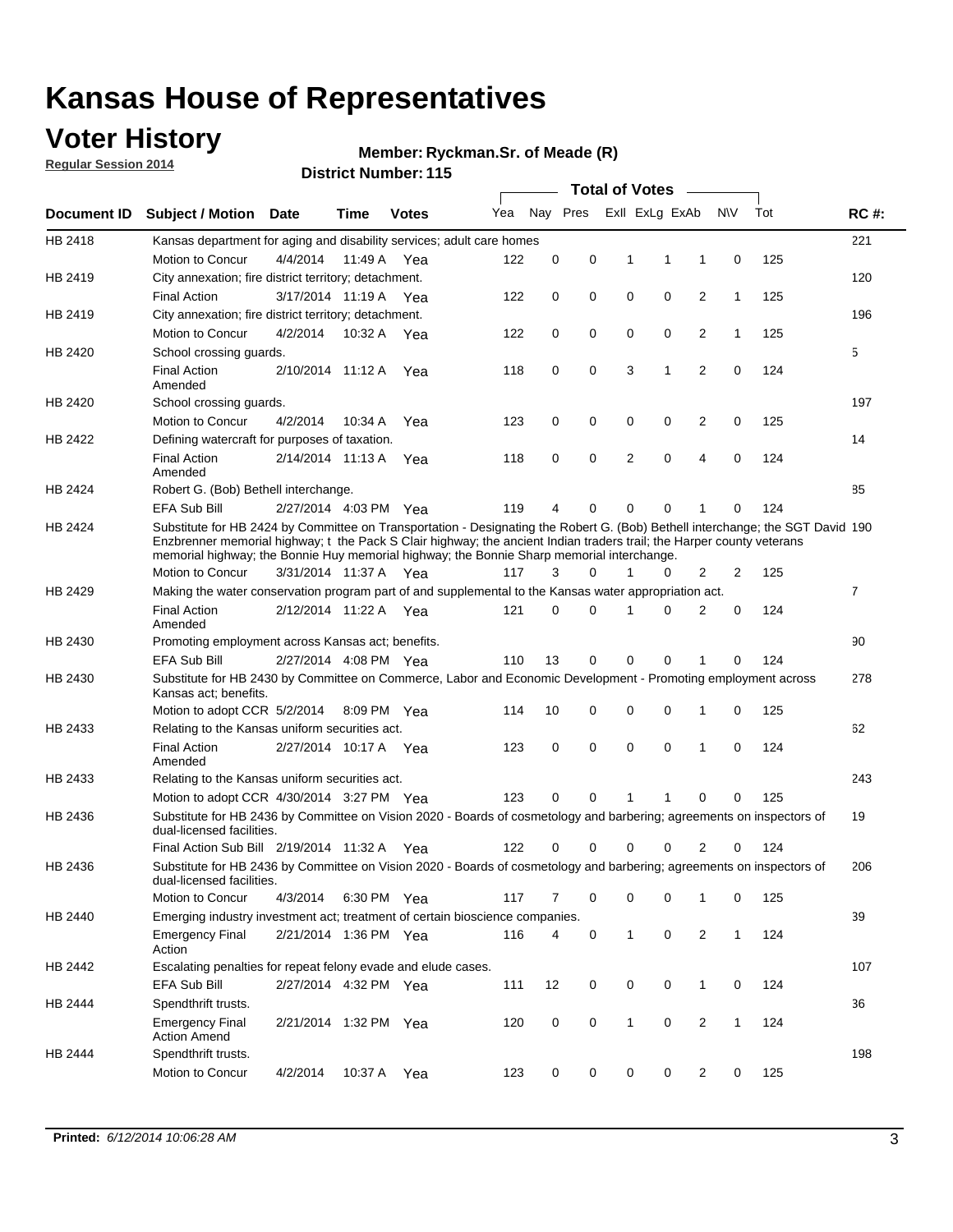#### **Voter History Regular Session 2014**

| Member: Ryckman.Sr. of Meade (R) |  |  |  |
|----------------------------------|--|--|--|
|----------------------------------|--|--|--|

|                    |                                                                                                                                                                                                                                                                                                                                 |                       |      |              |     |    |          | <b>Total of Votes</b> |   |                |           |     |             |
|--------------------|---------------------------------------------------------------------------------------------------------------------------------------------------------------------------------------------------------------------------------------------------------------------------------------------------------------------------------|-----------------------|------|--------------|-----|----|----------|-----------------------|---|----------------|-----------|-----|-------------|
| <b>Document ID</b> | <b>Subject / Motion Date</b>                                                                                                                                                                                                                                                                                                    |                       | Time | <b>Votes</b> | Yea |    | Nay Pres | Exll ExLg ExAb        |   |                | <b>NV</b> | Tot | <b>RC#:</b> |
| HB 2445            | Allowing for criminal discovery materials to be provided to defendant or defendant's counsel.                                                                                                                                                                                                                                   |                       |      |              |     |    |          |                       |   |                |           |     | 63          |
|                    | <b>Final Action</b><br>Amended                                                                                                                                                                                                                                                                                                  | 2/27/2014 10:19 A     |      | Yea          | 123 | 0  | 0        | 0                     | 0 | 1              | 0         | 124 |             |
| HB 2446            | District courts; court trustee operations fund. judicial process; concerning sentencing dispositions, probation and postrelease<br>supervision; concerning expungement of driving under the influence and criminal refusal convictions; concerning trials,<br>conduct of jury after case is submitted.                          |                       |      |              |     |    |          |                       |   |                |           |     | 8           |
|                    | <b>Final Action</b>                                                                                                                                                                                                                                                                                                             | 2/12/2014 11:23 A Yea |      |              | 121 | 0  | 0        | 1                     | 0 | 2              | 0         | 124 |             |
| HB 2446            | Senate Substitute for HB 2446 by Committee on Judiciary - Courts; allocating moneys from driver's license fees to judicial<br>branch nonjudicial salary adjustment fund; allowing chief justice to authorize expenditures from court trustee operations fund in<br>certain judicial districts; time limits for court decisions. |                       |      |              |     |    |          |                       |   |                |           |     | 239         |
|                    | Motion to adopt CCR 4/30/2014 3:01 PM Yea                                                                                                                                                                                                                                                                                       |                       |      |              | 121 | 2  | 0        | 1                     | 1 | 0              | 0         | 125 |             |
| <b>HB 2447</b>     | Real property; trespass and liability.                                                                                                                                                                                                                                                                                          |                       |      |              |     |    |          |                       |   |                |           |     | 29          |
|                    | <b>Final Action</b><br>Amended                                                                                                                                                                                                                                                                                                  | 2/21/2014 11:14 A Yea |      |              | 119 | 2  | 0        | 1                     | 0 | $\overline{2}$ | 0         | 124 |             |
| HB 2447            | Real property; trespass and liability.                                                                                                                                                                                                                                                                                          |                       |      |              |     |    |          |                       |   |                |           |     | 202         |
|                    | Motion to Adopt CCR 4/3/2014 6:10 PM Yea                                                                                                                                                                                                                                                                                        |                       |      |              | 122 | 2  | 0        | 0                     | 0 | $\mathbf{1}$   | 0         | 125 |             |
| HB 2448            | Interference with judicial process.                                                                                                                                                                                                                                                                                             |                       |      |              |     |    |          |                       |   |                |           |     | 30          |
|                    | <b>Final Action</b>                                                                                                                                                                                                                                                                                                             | 2/21/2014 11:16 A Yea |      |              | 121 | 0  | 0        | 1                     | 0 | 2              | 0         | 124 |             |
| HB 2448            | Senate Substitute for HB 2448 by Committee on Judiciary - Updating provisions relating to the Kansas bureau of<br>investigation's DNA database; amending the crime of interference with                                                                                                                                         |                       |      |              |     |    |          |                       |   |                |           |     | 240         |
|                    | Motion to adopt CCR 4/30/2014 3:10 PM Yea                                                                                                                                                                                                                                                                                       |                       |      |              | 116 | 7  | 0        | 1                     | 1 | 0              | 0         | 125 |             |
| HB 2451            | Electric utilities; creating the electric highway fee.                                                                                                                                                                                                                                                                          |                       |      |              |     |    |          |                       |   |                |           |     | 96          |
|                    | <b>EFA Sub Bill</b>                                                                                                                                                                                                                                                                                                             | 2/27/2014 4:18 PM Yea |      |              | 64  | 59 | 0        | 0                     | 0 | 1              | 0         | 124 |             |
| HB 2451            | Substitute for HB 2451 by Committee on Transportation - Increasing registration fees for electric vehicles.                                                                                                                                                                                                                     |                       |      |              |     |    |          |                       |   |                |           |     | 207         |
|                    | Motion to Concur                                                                                                                                                                                                                                                                                                                | 4/3/2014              |      | 6:34 PM Yea  | 94  | 30 | 0        | $\Omega$              | 0 |                | 0         | 125 |             |
| HB 2452            | Substitute for HB 2452 by Committee on Transportation - Distinctive license plates; donate life, disabled veterans, rotary<br>international, Kansas horse council.                                                                                                                                                              |                       |      |              |     |    |          |                       |   |                |           |     | 41          |
|                    | EFA Sub Bill                                                                                                                                                                                                                                                                                                                    | 2/21/2014 1:39 PM Yea |      |              | 120 | 0  | 0        |                       | 0 | 2              |           | 124 |             |
| HB 2452            | Substitute for HB 2452 by Committee on Transportation - Distinctive license plates; donate life, disabled veterans, rotary<br>international, Kansas horse council, motorcycles.                                                                                                                                                 |                       |      |              |     |    |          |                       |   |                |           |     | 208         |
|                    | Motion to Concur                                                                                                                                                                                                                                                                                                                | 4/3/2014              |      | 6:37 PM Yea  | 123 | 1  | 0        | 0                     | 0 | 1              | 0         | 125 |             |
| HB 2453            | Protecting religious freedom regarding marriage.                                                                                                                                                                                                                                                                                |                       |      |              |     |    |          |                       |   |                |           |     | 9           |
|                    | <b>Final Action</b><br>Amended                                                                                                                                                                                                                                                                                                  | 2/12/2014 11:28 A Yea |      |              | 72  | 49 | 0        | 1                     | 0 | 2              | 0         | 124 |             |
| HB 2455            | Property tax exemption for certain utility systems located on military installation.                                                                                                                                                                                                                                            |                       |      |              |     |    |          |                       |   |                |           |     | 108         |
|                    | <b>Emergency Final</b><br><b>Action Amend</b>                                                                                                                                                                                                                                                                                   | 3/6/2014              |      | 11:23 A Yea  | 119 | 1  | 0        | 2                     | 1 | $\overline{2}$ | 0         | 125 |             |
| HB 2456            | Property taxation; defining commercial and industrial machinery and equipment; motor vehicles, members of military service<br>and active guard and reservists.                                                                                                                                                                  |                       |      |              |     |    |          |                       |   |                |           |     | 49          |
|                    | <b>Final Action</b><br>Amended                                                                                                                                                                                                                                                                                                  | 2/26/2014 11:32 A Yea |      |              | 100 | 23 | 0        | 0                     | 0 |                | 0         | 124 |             |
| HB 2463            | Creating civil liability for acts of terrorism; forfeiture of property related to violations of certain criminal acts.                                                                                                                                                                                                          |                       |      |              |     |    |          |                       |   |                |           |     | 50          |
|                    | <b>Final Action</b><br>Amended                                                                                                                                                                                                                                                                                                  | 2/26/2014 11:33 A Yea |      |              | 123 | 0  | 0        | 0                     | 0 | $\mathbf{1}$   | 0         | 124 |             |
| HB 2463            | Creating civil liability for acts of terrorism; forfeiture of property related to violations of certain criminal acts.                                                                                                                                                                                                          |                       |      |              |     |    |          |                       |   |                |           |     | 194         |
|                    | Motion to Concur                                                                                                                                                                                                                                                                                                                | 4/1/2014              |      | 10:46 A Yea  | 123 | 0  | 0        | 1                     | 0 | $\mathbf{1}$   | 0         | 125 |             |
| HB 2464            | Allowing banks, trust companies and savings and loans to claim the expensing deduction for privilege tax filers under the<br>Kansas income tax act.                                                                                                                                                                             |                       |      |              |     |    |          |                       |   |                |           |     | 15          |
|                    | <b>Final Action</b><br>Amended                                                                                                                                                                                                                                                                                                  | 2/14/2014 11:14 A Yea |      |              | 118 | 0  | 0        | 2                     | 0 | 4              | 0         | 124 |             |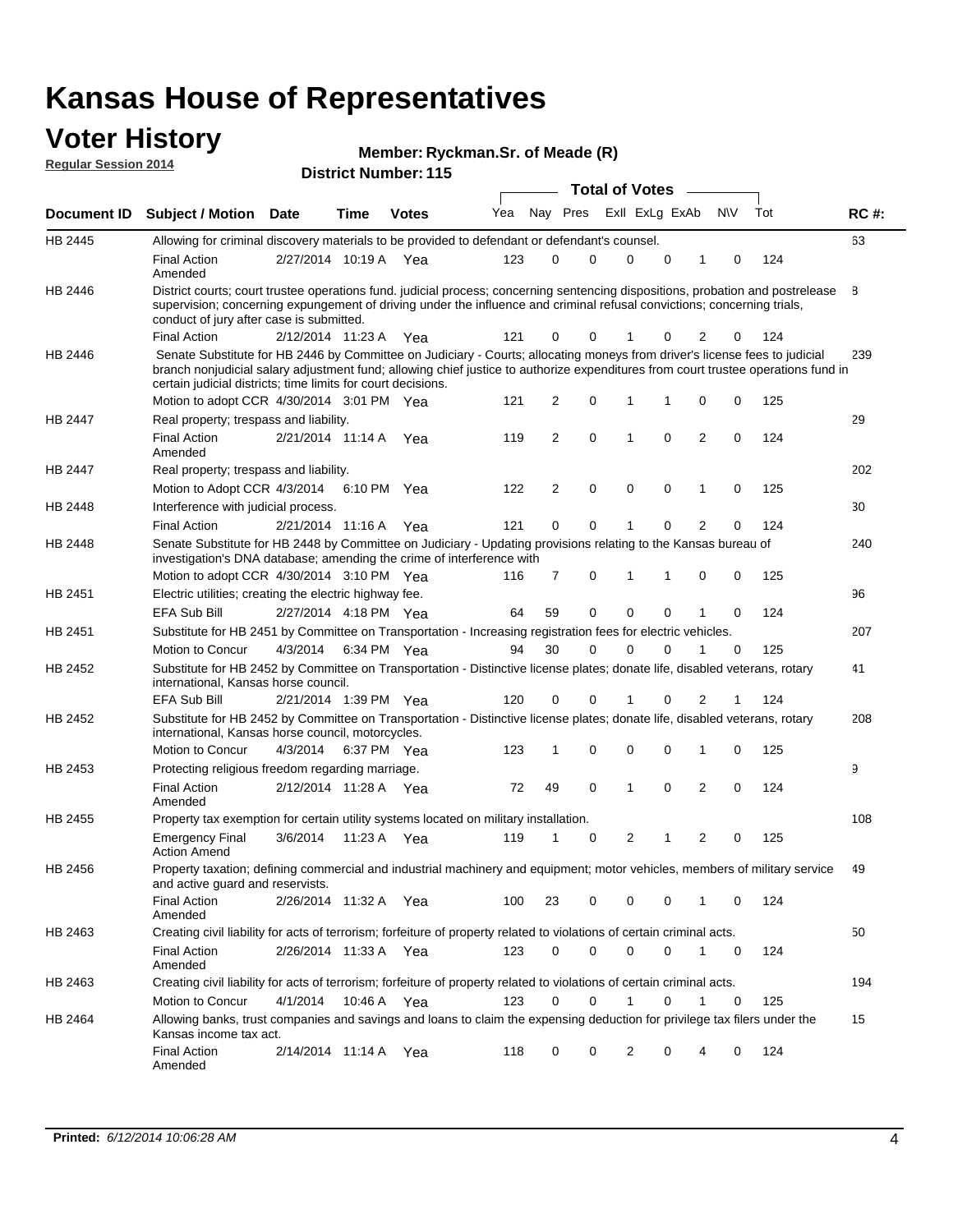## **Voter History**

**Regular Session 2014**

#### **Ryckman.Sr. of Meade (R)**

|                    |                                                                                                                                                                             |                        |             |              |     |                |             | <b>Total of Votes</b> |              |                |                |             |     |             |
|--------------------|-----------------------------------------------------------------------------------------------------------------------------------------------------------------------------|------------------------|-------------|--------------|-----|----------------|-------------|-----------------------|--------------|----------------|----------------|-------------|-----|-------------|
| <b>Document ID</b> | <b>Subject / Motion</b>                                                                                                                                                     | Date                   | Time        | <b>Votes</b> | Yea |                | Nay Pres    |                       |              | Exll ExLg ExAb |                | <b>NV</b>   | Tot | <b>RC#:</b> |
| HB 2466            | Relating to administrative procedure; judicial review.                                                                                                                      |                        |             |              |     |                |             |                       |              |                |                |             |     | 37          |
|                    | <b>Emergency Final</b><br><b>Action Amend</b>                                                                                                                               | 2/21/2014 1:33 PM Yea  |             |              | 118 | 2              | 0           |                       | 1            | $\mathbf 0$    | 2              | 1           | 124 |             |
| <b>HB 2470</b>     | Purchasing authority for certain insurance by the state board of regents for state educational institutions.                                                                |                        |             |              |     |                |             |                       |              |                |                |             |     | 16          |
|                    | <b>Final Action</b>                                                                                                                                                         | 2/17/2014 11:20 A Yea  |             |              | 120 | 0              | 0           |                       | 3            | 0              | 1              | 0           | 124 |             |
| HB 2475            | Personal financial literacy program as a requirement for high school graduation.                                                                                            |                        |             |              |     |                |             |                       |              |                |                |             |     | 126         |
|                    | <b>Final Action</b><br>Amended                                                                                                                                              | 3/19/2014 11:22 A Yea  |             |              | 110 | 12             | 0           |                       | 0            | 1              | 2              | 0           | 125 |             |
| HB 2478            | Venue for crimes committed with an electronic device.                                                                                                                       |                        |             |              |     |                |             |                       |              |                |                |             |     | 51          |
|                    | <b>Final Action</b>                                                                                                                                                         | 2/26/2014 11:34 A      |             | Yea          | 123 | $\mathbf 0$    | 0           |                       | $\Omega$     | $\mathbf 0$    | 1              | 0           | 124 |             |
| HB 2479            | Removing 2015 sunset provision from law requiring ignition interlock device after first test failure or alcohol or drug-related<br>conviction.                              |                        |             |              |     |                |             |                       |              |                |                |             |     | 115         |
|                    | <b>Final Action</b><br>Amended                                                                                                                                              | 3/14/2014 11:14 A      |             | Yea          | 117 | 0              | 0           |                       | 2            | 1              | 4              | 1           | 125 |             |
| HB 2479            | Removing 2015 sunset provision from law requiring ignition interlock device after first test failure or alcohol or drug-related<br>conviction.                              |                        |             |              |     |                |             |                       |              |                |                |             |     | 210         |
|                    | Motion to Concur                                                                                                                                                            | 4/3/2014               |             | 6:47 PM Yea  | 122 | 2              | 0           |                       | $\mathbf 0$  | 0              | 1              | 0           | 125 |             |
| HB 2480            | Repealing the review of TeleKansas I.                                                                                                                                       |                        |             |              |     |                |             |                       |              |                |                |             |     | 64          |
|                    | <b>Final Action</b><br>Amended                                                                                                                                              | 2/27/2014 10:20 A Yea  |             |              | 123 | 0              | $\mathbf 0$ |                       | 0            | $\mathbf 0$    | 1              | 0           | 124 |             |
| HB 2480            | Repealing the review of TeleKansas I.                                                                                                                                       |                        |             |              |     |                |             |                       |              |                |                |             |     | 250         |
|                    | <b>Motion to Concur</b>                                                                                                                                                     | 5/1/2014               |             | 1:54 PM Yea  | 123 | 1              | 0           |                       | 0            | $\mathbf 0$    | 0              | 1           | 125 |             |
| HB 2482            | Authority of state corporation commission to intervene in court proceedings.                                                                                                |                        |             |              |     |                |             |                       |              |                |                |             |     | 65          |
|                    | <b>Final Action</b><br>Amended                                                                                                                                              | 2/27/2014 10:21 A      |             | Yea          | 121 | $\overline{2}$ | 0           |                       | 0            | $\mathbf 0$    | 1              | 0           | 124 |             |
| HB 2482            | Senate Substitute for HB 2482 by Committee on Utilities - Creating the energy efficiency investment act.                                                                    |                        |             |              |     |                |             |                       |              |                |                |             |     | 211         |
|                    | Motion to Concur                                                                                                                                                            | 4/3/2014 7:02 PM Yea   |             |              | 99  | 25             | 0           |                       | 0            | $\mathbf 0$    | 1              | 0           | 125 |             |
| HB 2487            | Construction of electric transmission lines and certificates of public convenience and necessity.                                                                           |                        |             |              |     |                |             |                       |              |                |                |             |     | 66          |
|                    | <b>Final Action</b><br>Amended                                                                                                                                              | 2/27/2014 10:22 A Yea  |             |              | 113 | 10             | 0           |                       | 0            | 0              | 1              | 0           | 124 |             |
| HB 2487            | Relating to the powers and duties of the state corporation commission; construction of electric transmission lines and<br>certificates of public convenience and necessity. |                        |             |              |     |                |             |                       |              |                |                |             |     | 254         |
|                    | Sub motion to concur 5/1/2014                                                                                                                                               |                        | 4:36 PM Yea |              | 117 | 8              | $\mathbf 0$ |                       | 0            | $\mathbf 0$    | 0              | $\mathbf 0$ | 125 |             |
| <b>HB 2488</b>     | Kansas electric transmission authority and the purpose and composition of the authority.                                                                                    |                        |             |              |     |                |             |                       |              |                |                |             |     | 10          |
|                    | <b>Final Action</b><br>Amended                                                                                                                                              | 2/12/2014 11:30 A Yea  |             |              | 108 | 13             | 0           |                       | 1            | $\mathbf 0$    | 2              | 0           | 124 |             |
| HB 2488            | Kansas electric transmission authority and the purpose and composition of the authority.                                                                                    |                        |             |              |     |                |             |                       |              |                |                |             |     | 158         |
|                    | Motion to Concur                                                                                                                                                            | 3/25/2014 10:43 A ExAb |             |              | 107 | 15             | 0           |                       | $\mathbf 1$  | 0              | 2              | 0           | 125 |             |
| HB 2489            | Legislative review of exceptions to disclosure of public records.                                                                                                           |                        |             |              |     |                |             |                       |              |                |                |             |     | 67          |
|                    | <b>Final Action</b><br>Amended                                                                                                                                              | 2/27/2014 10:23 A Yea  |             |              | 122 | $\mathbf{1}$   | 0           |                       | 0            | 0              | 1              | 0           | 124 |             |
| HB 2490            | Criminal procedure; conduct of jury after case is submitted.                                                                                                                |                        |             |              |     |                |             |                       |              |                |                |             |     | 31          |
|                    | <b>Final Action</b><br>Amended                                                                                                                                              | 2/21/2014 11:17 A Yea  |             |              | 121 | 0              | 0           |                       | $\mathbf{1}$ | $\mathbf 0$    | 2              | 0           | 124 |             |
| HB 2490            | Capital murder; attempt; murder in the first degree; sentencing.                                                                                                            |                        |             |              |     |                |             |                       |              |                |                |             |     | 241         |
|                    | Motion to adopt CCR 4/30/2014 3:16 PM Yea                                                                                                                                   |                        |             |              | 123 | 0              | 0           |                       | 1            | 1              | 0              | 0           | 125 |             |
| HB 2491            | Kansas tort claims act; attorney may appear in small claims action.                                                                                                         |                        |             |              |     |                |             |                       |              |                |                |             |     | 20          |
|                    | <b>Final Action</b><br>Amended                                                                                                                                              | 2/19/2014 11:34 A Yea  |             |              | 120 | $\overline{c}$ | 0           |                       | 0            | 0              | 2              | 0           | 124 |             |
| HB 2491            | Kansas tort claims act; attorney may appear in small claims action.                                                                                                         |                        |             |              |     |                |             |                       |              |                |                |             |     | 199         |
|                    | Motion to Concur                                                                                                                                                            | 4/2/2014               |             | 10:40 A Yea  | 121 | $\overline{2}$ | 0           |                       | 0            | 0              | $\overline{2}$ | 0           | 125 |             |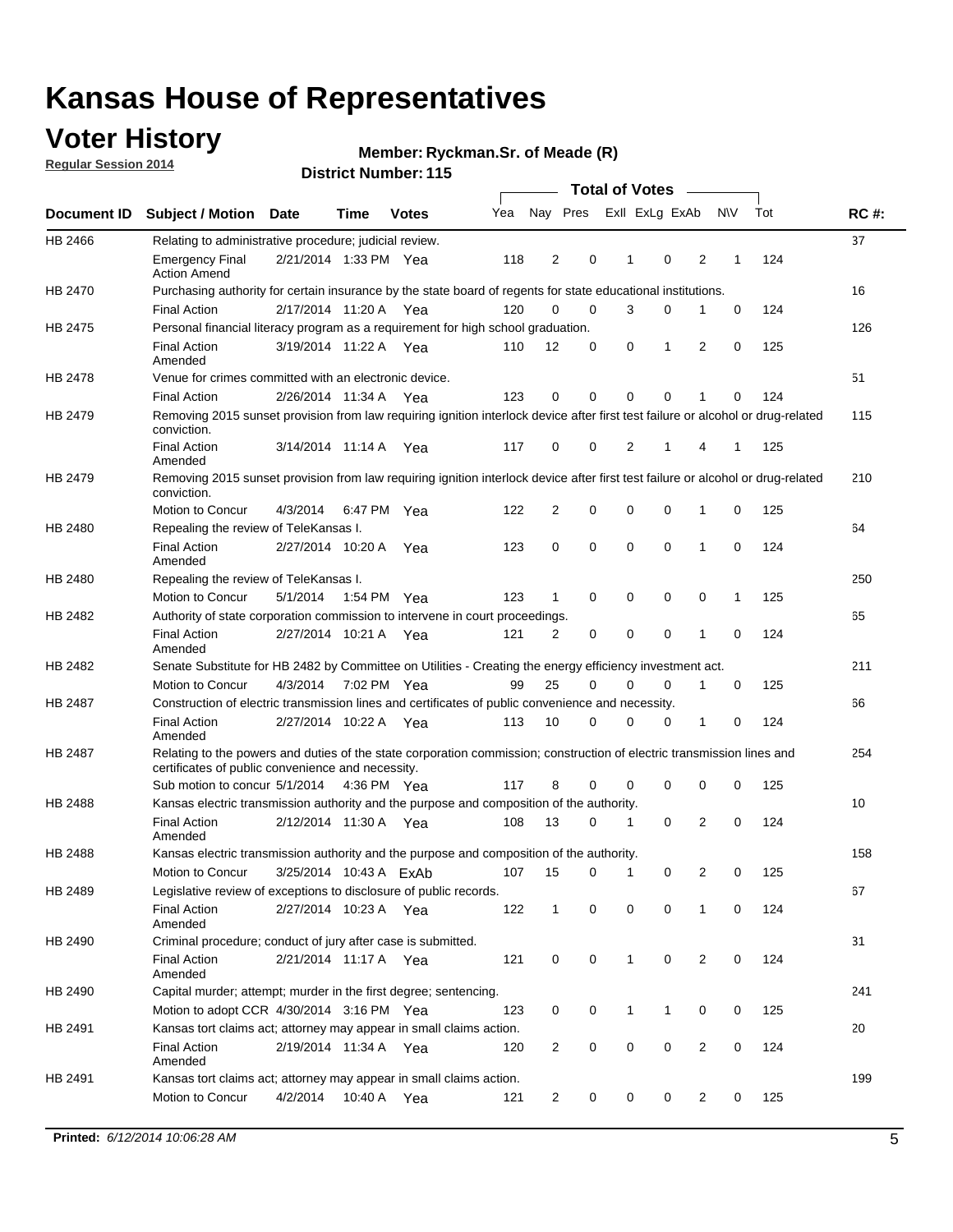### **Voter History**

**Regular Session 2014**

#### **Ryckman.Sr. of Meade (R)**

|                    |                                                                                                                                                                                                                                                        |                       |             |              |     |          |          | <b>Total of Votes</b> |              |                |              |     |              |
|--------------------|--------------------------------------------------------------------------------------------------------------------------------------------------------------------------------------------------------------------------------------------------------|-----------------------|-------------|--------------|-----|----------|----------|-----------------------|--------------|----------------|--------------|-----|--------------|
| <b>Document ID</b> | <b>Subject / Motion Date</b>                                                                                                                                                                                                                           |                       | Time        | <b>Votes</b> | Yea | Nay Pres |          | Exll ExLg ExAb        |              |                | N\V          | Tot | <b>RC#:</b>  |
| HB 2493            | Relating to surety regulation, appearance bonds and unlawful sexual relations.                                                                                                                                                                         |                       |             |              |     |          |          |                       |              |                |              |     | 23           |
|                    | <b>Final Action</b><br>Amended                                                                                                                                                                                                                         | 2/20/2014 11:14 A     |             | Nav          | 113 | 10       | 0        | 0                     | $\mathbf 0$  | 0              | $\mathbf 1$  | 124 |              |
| HB 2495            | Concerning sentencing dispositions, probation and postrelease supervision.                                                                                                                                                                             |                       |             |              |     |          |          |                       |              |                |              |     | 24           |
|                    | Final Action<br>Amended                                                                                                                                                                                                                                | 2/20/2014 11:17 A Yea |             |              | 122 | 1        | 0        | 0                     | 0            | $\mathbf 0$    | 1            | 124 |              |
| HB 2501            | Human trafficking and related crimes; penalties for buying sexual relations; records and reporting by courts; staff secure facility 25<br>requirements.                                                                                                |                       |             |              |     |          |          |                       |              |                |              |     |              |
|                    | <b>Final Action</b><br>Amended                                                                                                                                                                                                                         | 2/20/2014 11:18 A Yea |             |              | 123 | 0        | 0        | 0                     | 0            | $\mathbf 0$    | 1            | 124 |              |
| HB 2502            | Allowing victim notification on status change of person confined.                                                                                                                                                                                      |                       |             |              |     |          |          |                       |              |                |              |     | 26           |
|                    | <b>Final Action</b>                                                                                                                                                                                                                                    | 2/20/2014 11:20 A Yea |             |              | 123 | 0        | 0        | 0                     | $\Omega$     | $\Omega$       |              | 124 |              |
| HB 2503            | Substitute for HB 2503 by Committee on Federal and State Affairs -- Carrying of concealed handguns by law enforcement<br>officers.                                                                                                                     |                       |             |              |     |          |          |                       |              |                |              |     | 230          |
|                    | Final Action Sub Bill 4/5/2014                                                                                                                                                                                                                         |                       | 10:22 A     | Yea          | 119 |          | 0        | 0                     | 0            | 4              |              | 125 |              |
| HB 2504            | Repealing outdated provisions relating to the purchase of certain real estate by the department of corrections.                                                                                                                                        |                       |             |              |     |          |          |                       |              |                |              |     | 18           |
|                    | <b>Final Action</b>                                                                                                                                                                                                                                    | 2/19/2014 11:31 A Yea |             |              | 122 | 0        | 0        | 0                     | $\Omega$     | $\overline{2}$ | 0            | 124 |              |
| HB 2506            | Repealing K.S.A. 72-60b03, the effective date of the midwestern higher education compact act.                                                                                                                                                          |                       |             |              |     |          |          |                       |              |                |              |     | 52           |
|                    | <b>Final Action</b>                                                                                                                                                                                                                                    | 2/26/2014 11:35 A Yea |             |              | 122 |          | 0        | 0                     | 0            | 1              | 0            | 124 |              |
| HB 2506            | Senate Substitute for HB 2506 by Committee on Ways and Means - Education; appropriations for FY 2014 and FY 2015 for<br>various state agencies; amendments concerning postsecondary education; amendments to provisions relating to school<br>finance. |                       |             |              |     |          |          |                       |              |                |              |     | 238          |
|                    | Motion to Adopt CCR 4/6/2014                                                                                                                                                                                                                           |                       | 9:45 PM Yea |              | 63  | 57       | 0        | 0                     | 0            | 4              | 1            | 125 |              |
| HB 2509            | Emergency medical services amendments.                                                                                                                                                                                                                 |                       |             |              |     |          |          |                       |              |                |              |     | 101          |
|                    | <b>Emergency Final</b><br><b>Action Amend</b>                                                                                                                                                                                                          | 2/27/2014 4:24 PM Yea |             |              | 123 | 0        | 0        | 0                     | 0            | $\mathbf 1$    | 0            | 124 |              |
| HB 2510            | Pharmacists and pharmacies; pharmacy technicians; registration and grounds for denial of registration.                                                                                                                                                 |                       |             |              |     |          |          |                       |              |                |              |     | 84           |
|                    | <b>Emergency Final</b><br>Action                                                                                                                                                                                                                       | 2/27/2014 4:01 PM Nay |             |              | 71  | 52       | 0        | 0                     | 0            | 1              | 0            | 124 |              |
| HB 2511            | Liability for property tax on personal property; sale or abandonment of personal property.                                                                                                                                                             |                       |             |              |     |          |          |                       |              |                |              |     | 27           |
|                    | <b>Final Action</b>                                                                                                                                                                                                                                    | 2/20/2014 11:21 A     |             | Yea          | 123 | 0        | $\Omega$ | 0                     | 0            | 1              | 0            | 124 |              |
| HB 2514            | Exemption for Federal Home Loan Bank in certain insolvency proceedings involving insurance companies.                                                                                                                                                  |                       |             |              |     |          |          |                       |              |                |              |     | $\mathbf{2}$ |
|                    | <b>Final Action</b>                                                                                                                                                                                                                                    | 2/10/2014 11:08 A     |             | Yea          | 118 | 0        | 0        | 3                     | 1            | $\overline{2}$ | 0            | 124 |              |
| HB 2515            | Insurance; confidentiality of work papers from analysis of analysis of financial regulation or market regulation of insurance<br>company or affiliates.                                                                                                |                       |             |              |     |          |          |                       |              |                |              |     | 82           |
|                    | <b>Emergency Final</b><br>Action                                                                                                                                                                                                                       | 2/27/2014 3:58 PM Yea |             |              | 123 | 0        | 0        | 0                     | 0            | 1              | 0            | 124 |              |
| HB 2515            | Updating statutory references and making corresponding changes due to Executive Reorganization Order No. 41.                                                                                                                                           |                       |             |              |     |          |          |                       |              |                |              |     | 269          |
|                    | Motion to Adopt CCR 5/2/2014 3:31 PM Yea                                                                                                                                                                                                               |                       |             |              | 118 | 4        | 0        | 0                     | $\mathbf{1}$ | $\mathbf{1}$   | $\mathbf{1}$ | 125 |              |
| HB 2516            | Amendments relating to health care provider liability insurance and to companies organized to provide such insurance.                                                                                                                                  |                       |             |              |     |          |          |                       |              |                |              |     | 3            |
|                    | <b>Final Action</b><br>Amended                                                                                                                                                                                                                         | 2/10/2014 11:10 A Yea |             |              | 118 | 0        | 0        | 3                     | $\mathbf{1}$ | 2              | 0            | 124 |              |
| HB 2516            | Amendments relating to health care provider liability insurance and to companies organized to provide such insurance.                                                                                                                                  |                       |             |              |     |          |          |                       |              |                |              |     | 191          |
|                    | Motion to Concur                                                                                                                                                                                                                                       | 3/31/2014 11:40 A Yea |             |              | 121 | 0        | 0        | 1                     | 0            | 2              | $\mathbf{1}$ | 125 |              |
| HB 2518            | Relating to ballot language statements.                                                                                                                                                                                                                |                       |             |              |     |          |          |                       |              |                |              |     | 40           |
|                    | <b>Emergency Final</b><br><b>Action Amend</b>                                                                                                                                                                                                          | 2/21/2014 1:37 PM Yea |             |              | 116 | 4        | 0        | 1                     | 0            | 2              | $\mathbf{1}$ | 124 |              |
| HB 2525            | Kansas money transmitter act concerning change of controlling interest and notification.                                                                                                                                                               |                       |             |              |     |          |          |                       |              |                |              |     | 32           |
|                    | <b>Final Action</b>                                                                                                                                                                                                                                    | 2/21/2014 11:18 A Yea |             |              | 105 | 16       | 0        | 1                     | 0            | 2              | 0            | 124 |              |
| HB 2525            | Kansas money transmitter act concerning change of controlling interest and notification.                                                                                                                                                               |                       |             |              |     |          |          |                       |              |                |              |     | 252          |
|                    | Motion to Concur                                                                                                                                                                                                                                       | 5/1/2014              |             | 1:59 PM Yea  | 112 | 13       | 0        | 0                     | 0            | 0              | 0            | 125 |              |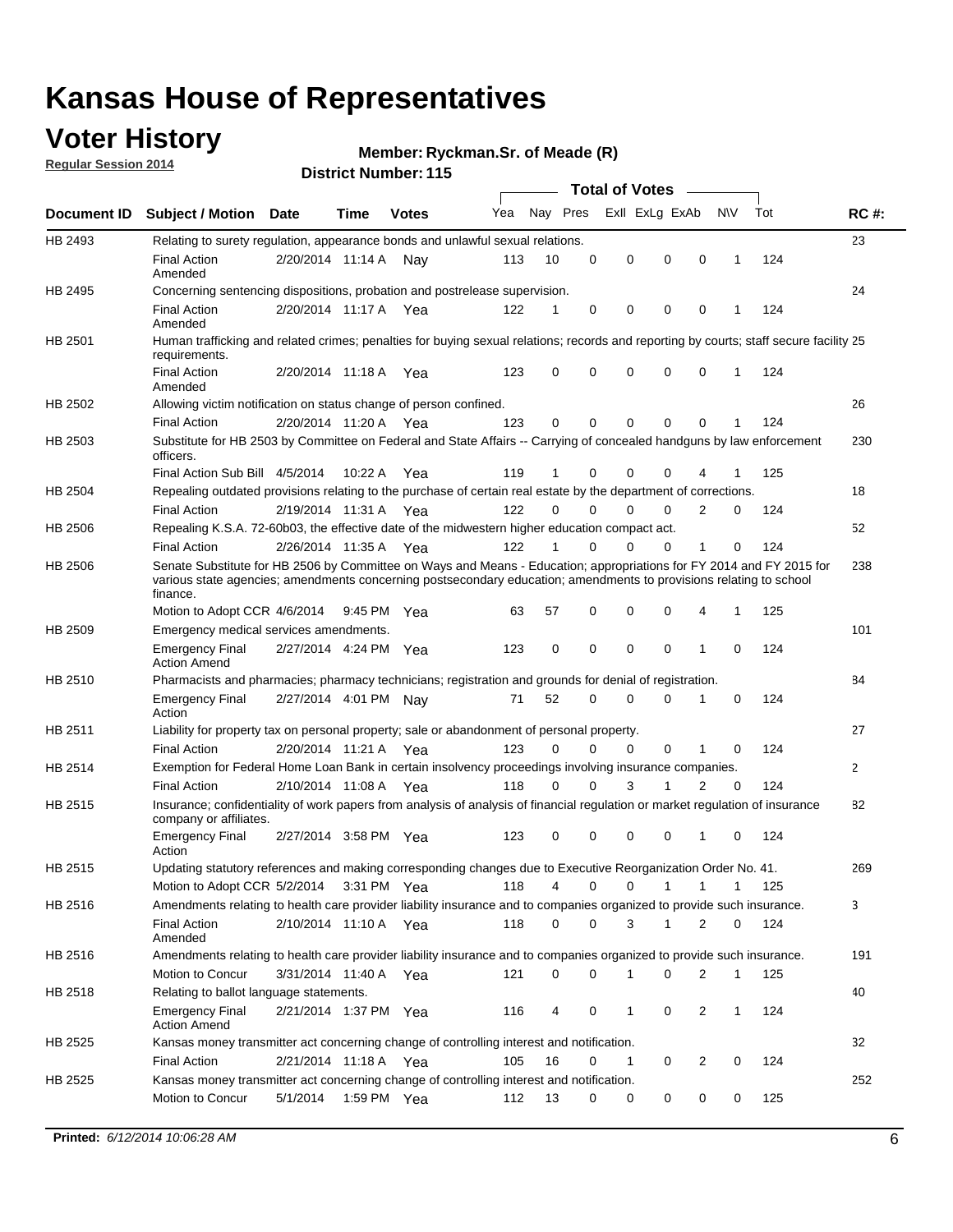### **Voter History**

**Regular Session 2014**

#### **Ryckman.Sr. of Meade (R)**

|                |                                                                                                                                                                                                                                                                                                                                           |                       |             | <b>DISTRICT MAILINGLE LTD</b><br><b>Total of Votes</b> |     |             |          |  |             |                |                |   |     |             |
|----------------|-------------------------------------------------------------------------------------------------------------------------------------------------------------------------------------------------------------------------------------------------------------------------------------------------------------------------------------------|-----------------------|-------------|--------------------------------------------------------|-----|-------------|----------|--|-------------|----------------|----------------|---|-----|-------------|
| Document ID    | <b>Subject / Motion</b>                                                                                                                                                                                                                                                                                                                   | <b>Date</b>           | Time        | <b>Votes</b>                                           | Yea |             | Nay Pres |  |             | Exll ExLg ExAb | N\V            |   | Tot | <b>RC#:</b> |
| HB 2533        | Changing interest credit amounts, member distributions upon termination or death and retirement annuities under the KPERS 42<br>Act of 2015.                                                                                                                                                                                              |                       |             |                                                        |     |             |          |  |             |                |                |   |     |             |
|                | <b>Emergency Final</b><br><b>Action Amend</b>                                                                                                                                                                                                                                                                                             | 2/21/2014 1:40 PM Yea |             |                                                        | 94  | 26          | 0        |  | 1           | 0              | 2              | 1 | 124 |             |
| <b>HB 2537</b> | Eliminating font size and type requirement for disclosure statements contained in insurance contracts and explanatory<br>materials printed in any language other than English.                                                                                                                                                            |                       |             |                                                        |     |             |          |  |             |                |                |   |     | 81          |
|                | <b>Emergency Final</b><br>Action                                                                                                                                                                                                                                                                                                          | 2/27/2014 3:56 PM Yea |             |                                                        | 119 | 4           | 0        |  | 0           | $\mathbf 0$    | 1              | 0 | 124 |             |
| <b>HB 2537</b> | Insurance; eliminating font and type requirements for certain non-English insurance documents; confidentiality of certain<br>documents; continuation of health insurance for spouse and children of certain emergency personnel and employees of the<br>department of corrections; purchase of certain insurance by the state fair board. |                       |             |                                                        |     |             |          |  |             |                |                |   |     | 249         |
|                | Motion to adopt CCR 4/30/2014 3:58 PM Yea                                                                                                                                                                                                                                                                                                 |                       |             |                                                        | 122 | 0           | 0        |  | 1           | 1              | 0              | 1 | 125 |             |
| HB 2538        | Giving landowner right of first refusal for antlers of deer illegally shot on landowner's property.                                                                                                                                                                                                                                       |                       |             |                                                        |     |             |          |  |             |                |                |   |     | 102         |
|                | <b>Emergency Final</b><br><b>Action Amend</b>                                                                                                                                                                                                                                                                                             | 2/27/2014 4:26 PM Yea |             |                                                        | 106 | 17          | 0        |  | 0           | 0              | 1              | 0 | 124 |             |
| HB 2541        | Substitute for HB2541 by Committee on Local Government—plastic bottles and containers; labeling; solid waste landfill<br>restrictions.                                                                                                                                                                                                    |                       |             |                                                        |     |             |          |  |             |                |                |   |     | 121         |
|                | Final Action Sub Bill 3/17/2014 11:21 A Yea                                                                                                                                                                                                                                                                                               |                       |             |                                                        | 102 | 21          | 0        |  | 0           | 0              | $\overline{2}$ | 0 | 125 |             |
| HB 2542        | Property tax exemption for amateur-built aircraft.                                                                                                                                                                                                                                                                                        |                       |             |                                                        |     |             |          |  |             |                |                |   |     | 112         |
|                | <b>Final Action</b><br>Amended                                                                                                                                                                                                                                                                                                            | 3/13/2014 11:22 A Yea |             |                                                        | 116 | 4           | 0        |  | 1           | 1              | $\overline{2}$ | 1 | 125 |             |
| HB 2544        | Authorizing postsecondary educational institutions to enter into the state authorization reciprocity agreement to provide<br>distance education.                                                                                                                                                                                          |                       |             |                                                        |     |             |          |  |             |                |                |   |     | 17          |
|                | <b>Final Action</b>                                                                                                                                                                                                                                                                                                                       | 2/17/2014 11:21 A     |             | Yea                                                    | 120 | 0           | 0        |  | 3           | 0              | 1              | 0 | 124 |             |
| HB 2545        | Extending sunset date on certain agriculture fees from July 1, 2015, to July 1, 2019.                                                                                                                                                                                                                                                     |                       |             |                                                        |     |             |          |  |             |                |                |   |     | 68          |
|                | <b>Final Action</b><br>Amended                                                                                                                                                                                                                                                                                                            | 2/27/2014 10:25 A Yea |             |                                                        | 99  | 24          | $\Omega$ |  | 0           | $\Omega$       | 1              | 0 | 124 |             |
| HB 2547        | Changing the map copy requirement in mining permit application.                                                                                                                                                                                                                                                                           |                       |             |                                                        |     |             |          |  |             |                |                |   |     | 53          |
|                | <b>Final Action</b>                                                                                                                                                                                                                                                                                                                       | 2/26/2014 11:36 A     |             | Yea                                                    | 123 | $\mathbf 0$ | 0        |  | $\mathbf 0$ | 0              | 1              | 0 | 124 |             |
| HB 2548        | Creating the water program management fund and transferring the air quality fee fund.                                                                                                                                                                                                                                                     |                       |             |                                                        |     |             |          |  |             |                |                |   |     | 46          |
|                | <b>Emergency Final</b><br>Action                                                                                                                                                                                                                                                                                                          | 2/21/2014 1:46 PM Yea |             |                                                        | 119 | 1           | 0        |  | 1           | 0              | 2              | 1 | 124 |             |
| HB 2549        | Allowing burial of hazardous waste on-site.                                                                                                                                                                                                                                                                                               |                       |             |                                                        |     |             |          |  |             |                |                |   |     | 54          |
|                | <b>Final Action</b>                                                                                                                                                                                                                                                                                                                       | 2/26/2014 11:38 A     |             | Yea                                                    | 123 | 0           | 0        |  | 0           | $\mathbf 0$    | 1              | 0 | 124 |             |
| HB 2550        | Repeal of the atmospheric mercury deposition monitoring network.                                                                                                                                                                                                                                                                          |                       |             |                                                        |     |             |          |  |             |                |                |   |     | 33          |
|                | <b>Final Action</b>                                                                                                                                                                                                                                                                                                                       | 2/21/2014 11:20 A     |             | Yea                                                    | 92  | 29          | 0        |  | 1           | 0              | 2              | 0 | 124 |             |
| HB 2551        | Repealing regulation of PCB disposal facilities.                                                                                                                                                                                                                                                                                          |                       |             |                                                        |     |             |          |  |             |                |                |   |     | 47          |
|                | <b>Emergency Final</b><br><b>Action Amend</b>                                                                                                                                                                                                                                                                                             | 2/21/2014 1:47 PM Yea |             |                                                        | 100 | 20          | 0        |  | 1           | 0              | 2              | 1 | 124 |             |
| HB 2551        | Repealing the regulation of PCB disposal facilities; making changes to the atmospheric mercury deposition monitoring network 271<br>and the disposal of plastic bottles, containers and solid waste.                                                                                                                                      |                       |             |                                                        |     |             |          |  |             |                |                |   |     |             |
|                | Motion to Adopt CCR 5/2/2014 3:45 PM Yea                                                                                                                                                                                                                                                                                                  |                       |             |                                                        | 105 | 17          | 0        |  | 0           | 1              | 1              | 1 | 125 |             |
| HB 2552        | Managed care organizations, prompt payment.                                                                                                                                                                                                                                                                                               |                       |             |                                                        |     |             |          |  |             |                |                |   |     | 69          |
|                | <b>Final Action</b><br>Amended                                                                                                                                                                                                                                                                                                            | 2/27/2014 10:26 A Yea |             |                                                        | 123 | 0           | 0        |  | 0           | 0              | 1              | 0 | 124 |             |
| HB 2552        | Kansas medical assistance program; managed care organizations; consent for expansion of certain medicaid services.                                                                                                                                                                                                                        |                       |             |                                                        |     |             |          |  |             |                |                |   |     | 225         |
|                | Motion to Concur                                                                                                                                                                                                                                                                                                                          | 4/4/2014              | 6:13 PM Yea |                                                        | 68  | 54          | 0        |  | 0           | 1              | 2              | 0 | 125 |             |
| HB 2553        | Health care compact.                                                                                                                                                                                                                                                                                                                      |                       |             |                                                        |     |             |          |  |             |                |                |   |     | 141         |
|                | <b>Final Action</b>                                                                                                                                                                                                                                                                                                                       | 3/24/2014 10:15 A Yea |             |                                                        | 74  | 48          | 0        |  | 0           | 0              | 3              | 0 | 125 |             |
| HB 2555        | Release of information in support of arrest warrants and search warrants.                                                                                                                                                                                                                                                                 |                       |             |                                                        |     |             |          |  |             |                |                |   |     | 86          |
|                | <b>Emergency Final</b><br><b>Action Amend</b>                                                                                                                                                                                                                                                                                             | 2/27/2014 4:04 PM Yea |             |                                                        | 113 | 10          | 0        |  | 0           | 0              | $\mathbf{1}$   | 0 | 124 |             |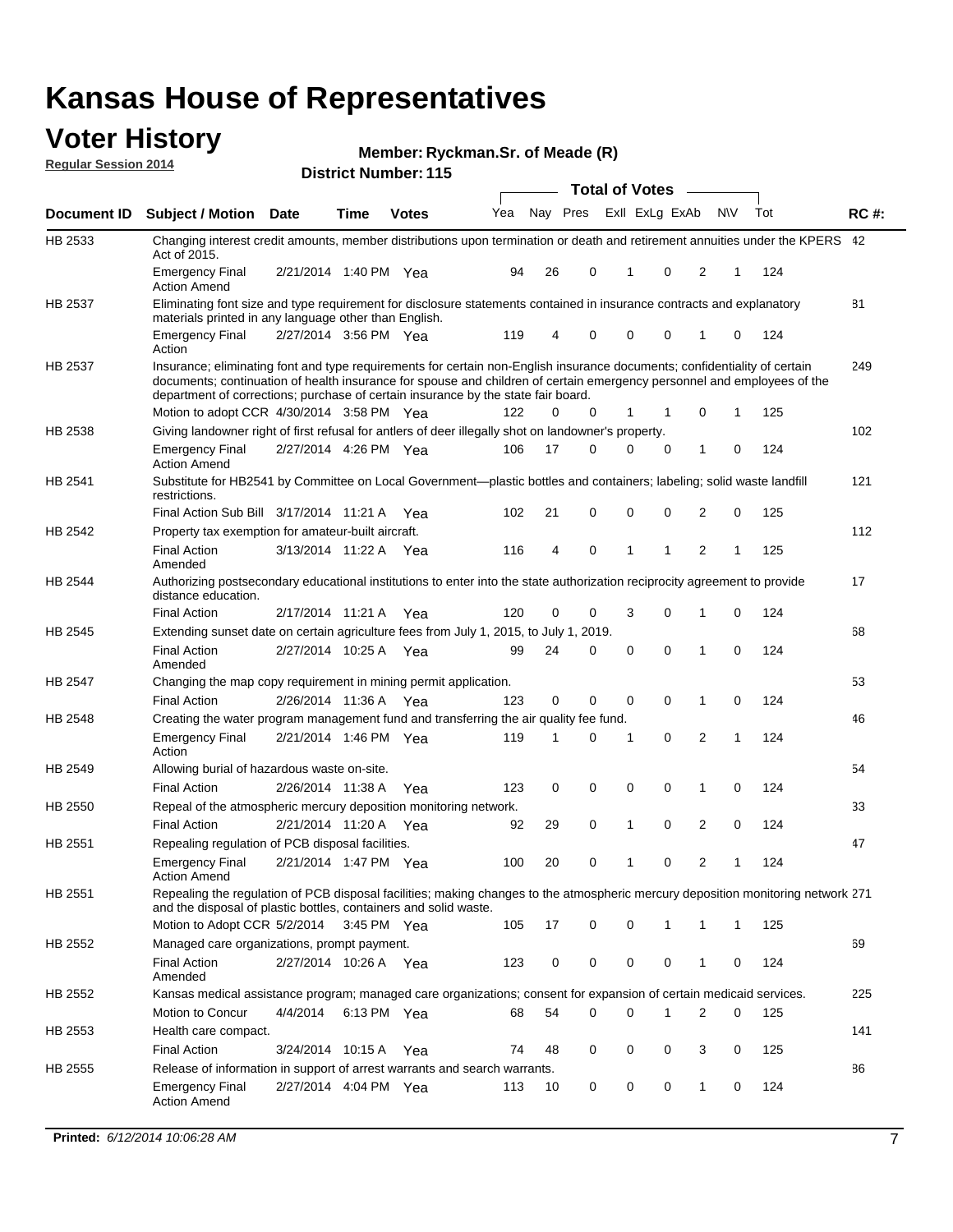### **Voter History**

**Regular Session 2014**

**Ryckman.Sr. of Meade (R)**

|                |                                                                                                                                                                                                                                                                                                                                                           |                        |             |               |     |          |   | <b>Total of Votes</b> |             |              |              |     |             |
|----------------|-----------------------------------------------------------------------------------------------------------------------------------------------------------------------------------------------------------------------------------------------------------------------------------------------------------------------------------------------------------|------------------------|-------------|---------------|-----|----------|---|-----------------------|-------------|--------------|--------------|-----|-------------|
|                | Document ID Subject / Motion Date                                                                                                                                                                                                                                                                                                                         |                        | Time        | <b>Votes</b>  | Yea | Nay Pres |   | Exll ExLg ExAb        |             |              | <b>NV</b>    | Tot | <b>RC#:</b> |
| <b>HB 2557</b> | Changing penalties for certain taxpayers who file incorrect returns under Kansas income tax act.                                                                                                                                                                                                                                                          |                        |             |               |     |          |   |                       |             |              |              |     | 21          |
|                | <b>Final Action</b><br>Amended                                                                                                                                                                                                                                                                                                                            | 2/19/2014 11:35 A      |             | Yea           | 122 | 0        | 0 | 0                     | 0           | 2            | 0            | 124 |             |
| HB 2561        | Licensure of pharmacists and registration of pharmacy interns by board of pharmacy.                                                                                                                                                                                                                                                                       |                        |             |               |     |          |   |                       |             |              |              |     | 55          |
|                | <b>Final Action</b>                                                                                                                                                                                                                                                                                                                                       | 2/26/2014 11:39 A Yea  |             |               | 105 | 18       | 0 | 0                     | 0           | 1            | 0            | 124 |             |
| HB 2564        | Requiring 60-day wait before re-employment for retirement benefit eligibility.                                                                                                                                                                                                                                                                            |                        |             |               |     |          |   |                       |             |              |              |     | 43          |
|                | <b>Emergency Final</b><br>Action                                                                                                                                                                                                                                                                                                                          | 2/21/2014 1:41 PM Yea  |             |               | 120 | 0        | 0 | 1                     | 0           | 2            | 1            | 124 |             |
| HB 2566        | Requiring court fee for forensic audio and video examination services.                                                                                                                                                                                                                                                                                    |                        |             |               |     |          |   |                       |             |              |              |     | 93          |
|                | <b>Emergency Final</b><br>Action                                                                                                                                                                                                                                                                                                                          | 2/27/2014 4:12 PM Yea  |             |               | 123 | 0        | 0 | 0                     | $\mathbf 0$ | 1            | $\mathbf 0$  | 124 |             |
| HB 2568        | Domestic relations; Kansas family law code; child support guidelines.                                                                                                                                                                                                                                                                                     |                        |             |               |     |          |   |                       |             |              |              |     | 70          |
|                | <b>Final Action</b><br>Amended                                                                                                                                                                                                                                                                                                                            | 2/27/2014 10:27 A      |             | Yea           | 123 | 0        | 0 | 0                     | 0           | 1            | 0            | 124 |             |
| HB 2568        | Domestic relations; Kansas family law code; child support guidelines.                                                                                                                                                                                                                                                                                     |                        |             |               |     |          |   |                       |             |              |              |     | 268         |
|                | Motion to adopt CCR 5/2/2014                                                                                                                                                                                                                                                                                                                              |                        | 3:28 PM Yea |               | 123 | 0        | 0 | 0                     | 1           | 1            | 0            | 125 |             |
| HB 2576        | Employment security law; creation of "new employer rate."                                                                                                                                                                                                                                                                                                 |                        |             |               |     |          |   |                       |             |              |              |     | 71          |
|                | <b>Final Action</b><br>Amended                                                                                                                                                                                                                                                                                                                            | 2/27/2014 10:28 A      |             | Yea           | 123 | 0        | 0 | 0                     | $\mathbf 0$ | 1            | 0            | 124 |             |
| HB 2576        | Employment security law; creation of "new employer rate."                                                                                                                                                                                                                                                                                                 |                        |             |               |     |          |   |                       |             |              |              |     | 159         |
|                | Motion to Concur                                                                                                                                                                                                                                                                                                                                          | 3/25/2014 10:47 A ExAb |             |               | 122 | 0        | 0 | 1                     | 0           | 2            | 0            | 125 |             |
| HB 2577        | Allowing parents to remain anonymous when surrendering an infant under the newborn protection act.                                                                                                                                                                                                                                                        |                        |             |               |     |          |   |                       |             |              |              |     | 56          |
|                | <b>Final Action</b><br>Amended                                                                                                                                                                                                                                                                                                                            | 2/26/2014 11:41 A Yea  |             |               | 123 | 0        | 0 | 0                     | $\Omega$    | 1            | 0            | 124 |             |
| HB 2577        | Allowing parents to remain anonymous when surrendering an infant under the newborn protection act.                                                                                                                                                                                                                                                        |                        |             |               |     |          |   |                       |             |              |              |     | 220         |
|                | Motion to Concur                                                                                                                                                                                                                                                                                                                                          | 4/4/2014               | 11:45 A     | Yea           | 121 | $\Omega$ | 0 |                       | 1           | $\mathbf{1}$ | $\mathbf{1}$ | 125 |             |
| HB 2578        | Certification by chief law enforcement officer for transfer of a firearm when required by federal law.                                                                                                                                                                                                                                                    |                        |             |               |     |          |   |                       |             |              |              |     | 122         |
|                | <b>Final Action</b><br>Amended                                                                                                                                                                                                                                                                                                                            | 3/17/2014 11:22 A      |             | Yea           | 123 | $\Omega$ | 0 | 0                     | $\Omega$    | 2            | 0            | 125 |             |
| HB 2578        | Regulating the possession of weapons.                                                                                                                                                                                                                                                                                                                     |                        |             |               |     |          |   |                       |             |              |              |     | 235         |
|                | Motion to Adopt CCR 4/5/2014 4:40 PM Yea                                                                                                                                                                                                                                                                                                                  |                        |             |               | 102 | 19       | 0 | 0                     | 0           | 4            | $\Omega$     | 125 |             |
| HB 2580        | Specifying the duties of the state fire marshal relating to regional emergency response teams for hazardous materials and<br>search and rescue incidents.                                                                                                                                                                                                 |                        |             |               |     |          |   |                       |             |              |              |     | 72          |
|                | <b>Final Action</b><br>Amended                                                                                                                                                                                                                                                                                                                            | 2/27/2014 10:29 A      |             | Yea           | 113 | 10       | 0 | 0                     | 0           | 1            | 0            | 124 |             |
| HB 2580        | Kansas Real Estate Appraisal Board; licensee fingerprinting and criminal background checks.                                                                                                                                                                                                                                                               |                        |             |               |     |          |   |                       |             |              |              |     | 272         |
|                | Motion to adopt CCR 5/2/2014                                                                                                                                                                                                                                                                                                                              |                        |             | $3:49$ PM Yea | 115 | 7        | 0 | 0                     | 1           | 1            | -1           | 125 |             |
| HB 2582        | Creating an exemption from food establishment licensing for churches.                                                                                                                                                                                                                                                                                     |                        |             |               |     |          |   |                       |             |              |              |     | 57          |
|                | <b>Final Action</b>                                                                                                                                                                                                                                                                                                                                       | 2/26/2014 11:42 A Yea  |             |               | 123 | 0        | 0 | 0                     | 0           | 1            | 0            | 124 |             |
| HB 2588        | Child in need of care; juvenile offenders; permanent custodians.                                                                                                                                                                                                                                                                                          |                        |             |               |     |          |   |                       |             |              |              |     | 94          |
|                | <b>Emergency Final</b><br><b>Action Amend</b>                                                                                                                                                                                                                                                                                                             | 2/27/2014 4:14 PM Yea  |             |               | 123 | 0        | 0 | 0                     | 0           | 1            | 0            | 124 |             |
| HB 2588        | Senate Substitute for HB 2588 by Committee on Judiciary - Concerning children and minors; relating to children in need of<br>care; placement in juvenile detention facilities; permanent custodians; relating to juvenile offenders; alternative adjudication;<br>youth residential centers and services; risk assessment; sentencing; good time credits. |                        |             |               |     |          |   |                       |             |              |              |     | 244         |
|                | Motion to adopt CCR 4/30/2014 3:36 PM Yea                                                                                                                                                                                                                                                                                                                 |                        |             |               | 123 | 0        | 0 | 1                     | 1           | 0            | 0            | 125 |             |
| HB 2591        | Requiring certain audit reports to be filed electronically and to be filed only with the department of administration.                                                                                                                                                                                                                                    |                        |             |               |     |          |   |                       |             |              |              |     | 58          |
|                | <b>Final Action</b>                                                                                                                                                                                                                                                                                                                                       | 2/26/2014 11:43 A Yea  |             |               | 123 | 0        | 0 | 0                     | 0           | 1            | 0            | 124 |             |
| HB 2595        | State fossils; the tylosaurus and the pteranodon.                                                                                                                                                                                                                                                                                                         |                        |             |               |     |          |   |                       |             |              |              |     | 73          |
|                | <b>Final Action</b><br>Amended                                                                                                                                                                                                                                                                                                                            | 2/27/2014 10:31 A Yea  |             |               | 96  | 27       | 0 | 0                     | 0           | 1            | 0            | 124 |             |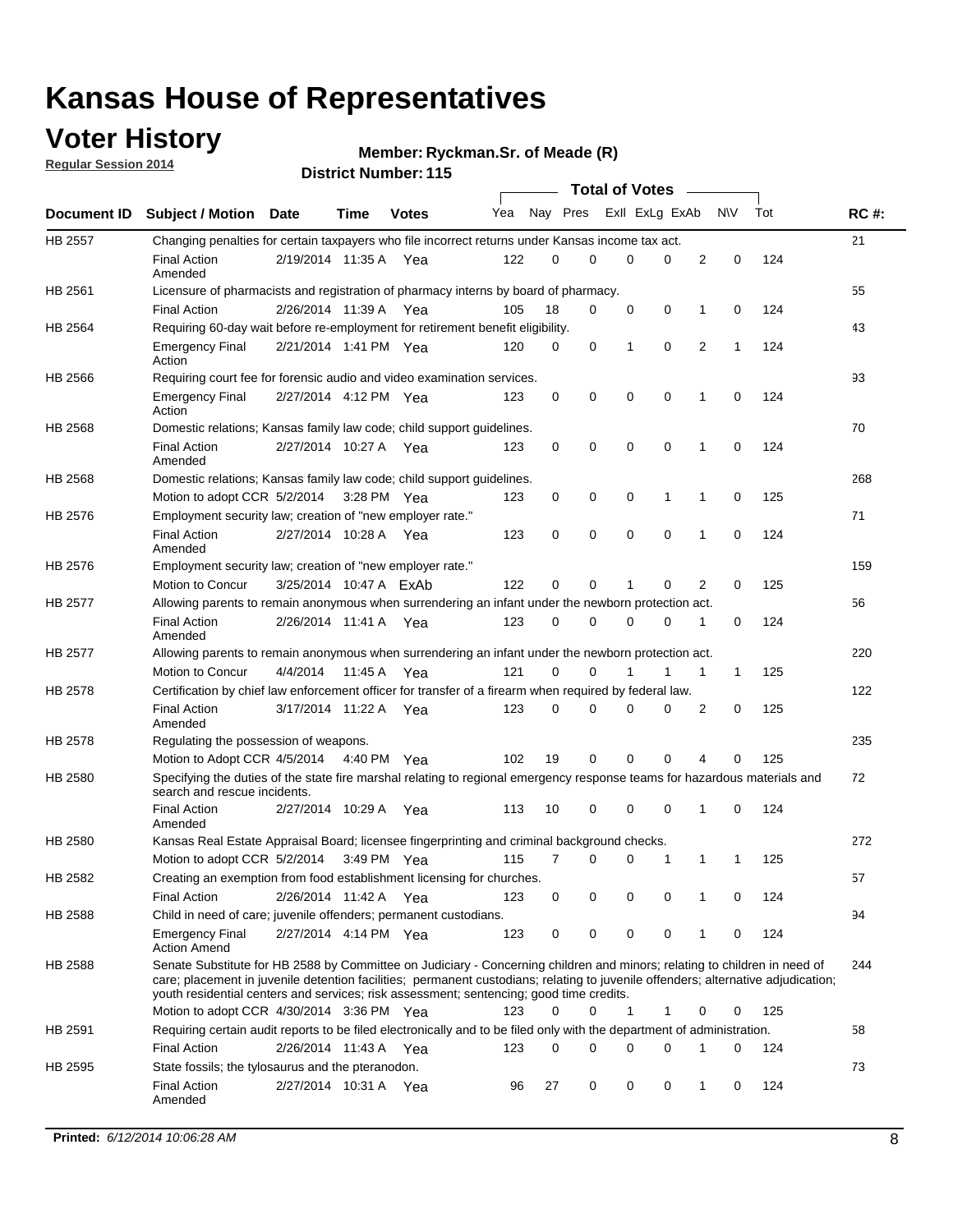### **Voter History**

**Regular Session 2014**

**Ryckman.Sr. of Meade (R)**

|                    |                                                                                                                                                                                                                                       |                       |             | DISTICL NUMBER 119 |     |              |                         |   | <b>Total of Votes</b>      |          |              |             |     |             |
|--------------------|---------------------------------------------------------------------------------------------------------------------------------------------------------------------------------------------------------------------------------------|-----------------------|-------------|--------------------|-----|--------------|-------------------------|---|----------------------------|----------|--------------|-------------|-----|-------------|
| <b>Document ID</b> | <b>Subject / Motion</b>                                                                                                                                                                                                               | <b>Date</b>           | Time        | <b>Votes</b>       | Yea |              | Nay Pres Exll ExLg ExAb |   |                            |          |              | <b>NV</b>   | Tot | <b>RC#:</b> |
| HB 2596            | Computation of retirement benefits when a state officer or employee is placed on furlough or has reduction in compensation.                                                                                                           |                       |             |                    |     |              |                         |   |                            |          |              |             |     | 74          |
|                    | <b>Final Action</b>                                                                                                                                                                                                                   | 2/27/2014 10:33 A     |             | Yea                | 123 | 0            | $\Omega$                |   | 0                          | $\Omega$ |              | 0           | 124 |             |
| HB 2596            | Computation of retirement benefits when a state officer or employee is placed on furlough or has reduction in<br>compensation.                                                                                                        |                       |             |                    |     |              |                         |   |                            |          |              |             |     | 246         |
|                    | Motion to adopt CCR 4/30/2014 3:45 PM Yea                                                                                                                                                                                             |                       |             |                    | 123 | 0            | 0                       |   | 1                          | 1        | 0            | 0           | 125 |             |
| HB 2597            | Municipal recycling services                                                                                                                                                                                                          |                       |             |                    |     |              |                         |   |                            |          |              |             |     | 97          |
|                    | <b>Emergency Final</b><br><b>Action Amend</b>                                                                                                                                                                                         | 2/27/2014 4:20 PM Yea |             |                    | 105 | 18           | 0                       |   | $\mathbf 0$<br>$\mathbf 0$ |          | 1            | $\mathbf 0$ | 124 |             |
| HB 2599            | Authorizing the secretary of state to grant an easement to the unified government of Wyandotte county.                                                                                                                                |                       |             |                    |     |              |                         |   |                            |          |              |             |     | 22          |
|                    | <b>Final Action</b>                                                                                                                                                                                                                   | 2/19/2014 11:37 A     |             | Yea                | 120 | 2            | $\mathbf 0$             |   | 0                          | 0        | 2            | 0           | 124 |             |
| HB 2599            | Authorizing the secretary of state to grant an easement to the unified government of Wyandotte county.                                                                                                                                |                       |             |                    |     |              |                         |   |                            |          |              |             |     | 118         |
|                    | Motion to Concur                                                                                                                                                                                                                      | 3/14/2014 11:25 A     |             | Yea                | 118 | $\Omega$     | 0                       |   | $\overline{2}$             | 1        | 4            | 0           | 125 |             |
| HB 2602            | Increasing the percentage of unclassified employees allowed to be employed by KPERS from 25% to 50%.                                                                                                                                  |                       |             |                    |     |              |                         |   |                            |          |              |             |     | 44          |
|                    | <b>Emergency Final</b><br>Action                                                                                                                                                                                                      | 2/21/2014 1:43 PM Yea |             |                    | 107 | 13           | 0                       |   | 1                          | 0        | 2            | 1           | 124 |             |
| HB 2602            | Increasing the percentage of unclassified employees allowed to be employed by KPERS from 25% to 50%.                                                                                                                                  |                       |             |                    |     |              |                         |   |                            |          |              |             |     | 195         |
|                    | Motion to Concur                                                                                                                                                                                                                      | 4/1/2014              | 10:57 A Yea |                    | 108 | 15           | 0                       | 1 |                            | 0        |              | 0           | 125 |             |
| HB 2609            | Practice of pharmacy; filling and refilling of prescriptions.                                                                                                                                                                         |                       |             |                    |     |              |                         |   |                            |          |              |             |     | 105         |
|                    | <b>Emergency Final</b><br><b>Action Amend</b>                                                                                                                                                                                         | 2/27/2014 4:29 PM Yea |             |                    | 123 | 0            | $\mathbf 0$             |   | $\mathbf 0$<br>$\mathbf 0$ |          | 1            | $\mathbf 0$ | 124 |             |
| HB 2611            | Conduct of dental offices.                                                                                                                                                                                                            |                       |             |                    |     |              |                         |   |                            |          |              |             |     | 83          |
|                    | <b>Emergency Final</b><br>Action                                                                                                                                                                                                      | 2/27/2014 3:59 PM Yea |             |                    | 123 | 0            | $\mathbf 0$             |   | $\mathbf 0$                | 0        | 1            | 0           | 124 |             |
| HB 2612            | Relating to district judge and district magistrate judge vacancies.                                                                                                                                                                   |                       |             |                    |     |              |                         |   |                            |          |              |             |     | 75          |
|                    | <b>Final Action</b><br>Amended                                                                                                                                                                                                        | 2/27/2014 10:34 A     |             | Yea                | 106 | 17           | $\mathbf 0$             |   | $\mathbf 0$                | 0        | 1            | $\mathbf 0$ | 124 |             |
| HB 2613            | Relating to the issuance of stillbirth and unborn child's death certificates.                                                                                                                                                         |                       |             |                    |     |              |                         |   |                            |          |              |             |     | 103         |
|                    | <b>Emergency Final</b><br><b>Action Amend</b>                                                                                                                                                                                         | 2/27/2014 4:27 PM Yea |             |                    | 122 | 1            | 0                       |   | $\mathbf 0$<br>$\Omega$    |          | 1            | $\Omega$    | 124 |             |
| HB 2615            | Substitute for HB 2615 by Committee on Commerce, Labor and Economic Development - Workers compensation assigned<br>risk pool.                                                                                                         |                       |             |                    |     |              |                         |   |                            |          |              |             |     | 185         |
|                    | <b>EFA Sub Bill</b><br>Amended                                                                                                                                                                                                        | 3/26/2014 3:42 PM Yea |             |                    | 98  | 25           | 0                       |   | 1                          | 0        | 1            | 0           | 125 |             |
| HB 2616            | Secretary of labor; explore agreement to allow state of Kansas to enforce OSHA standards.                                                                                                                                             |                       |             |                    |     |              |                         |   |                            |          |              |             |     | 92          |
|                    | <b>Emergency Final</b><br>Action                                                                                                                                                                                                      | 2/27/2014 4:11 PM Yea |             |                    | 93  | 30           | 0                       |   | 0                          | 0        | 1            | 0           | 124 |             |
| HB 2616            | Senate Substitute for HB 2616 by Committee on Commerce - Secretary of labor directed to study state enforcement of OSHA 261<br>standards.                                                                                             |                       |             |                    |     |              |                         |   |                            |          |              |             |     |             |
|                    | Motion to Concur                                                                                                                                                                                                                      | 5/2/2014              | 11:47 A Yea |                    | 94  | 30           | 0                       |   | 0                          |          | 0            | 0           | 125 |             |
| HB 2633            | Substitute for HB 2633 by Committee on Corrections and Juvenile Justice - Juvenile offenders; youth residential centers and<br>services; risk assessment; raising the age for prosecution as an adult; sentencing; good time credits. |                       |             |                    |     |              |                         |   |                            |          |              |             |     | 106         |
|                    | <b>EFA Sub Bill</b><br>Amended                                                                                                                                                                                                        | 2/27/2014 4:31 PM Yea |             |                    | 122 | $\mathbf{1}$ | $\Omega$                |   | 0                          | 0        | $\mathbf{1}$ | 0           | 124 |             |
| HB 2636            | Secretary of health and environment and air quality standards.                                                                                                                                                                        |                       |             |                    |     |              |                         |   |                            |          |              |             |     | 45          |
|                    | <b>Emergency Final</b><br><b>Action Amend</b>                                                                                                                                                                                         | 2/21/2014 1:44 PM Yea |             |                    | 89  | 31           | 0                       |   | 1                          | 0        | 2            | 1           | 124 |             |
| HB 2636            | Secretary of health and environment and air quality standards.                                                                                                                                                                        |                       |             |                    |     |              |                         |   |                            |          |              |             |     | 212         |
|                    | Sub motion to concur 4/3/2014 7:20 PM Yea                                                                                                                                                                                             |                       |             |                    | 121 | 3            | 0                       |   | 0                          | 0        |              | 0           | 125 |             |
| HB 2642            | Income tax deduction for net gain on the sale of certain horses, cattle or livestock; income tax credit for expenditures to make 131<br>dwelling or facility accessible for persons with a disability.                                |                       |             |                    |     |              |                         |   |                            |          |              |             |     |             |
|                    | <b>Final Action</b><br>Amended                                                                                                                                                                                                        | 3/20/2014 11:17 A Yea |             |                    | 123 | 0            | 0                       | 0 |                            | 1        | 1            | 0           | 125 |             |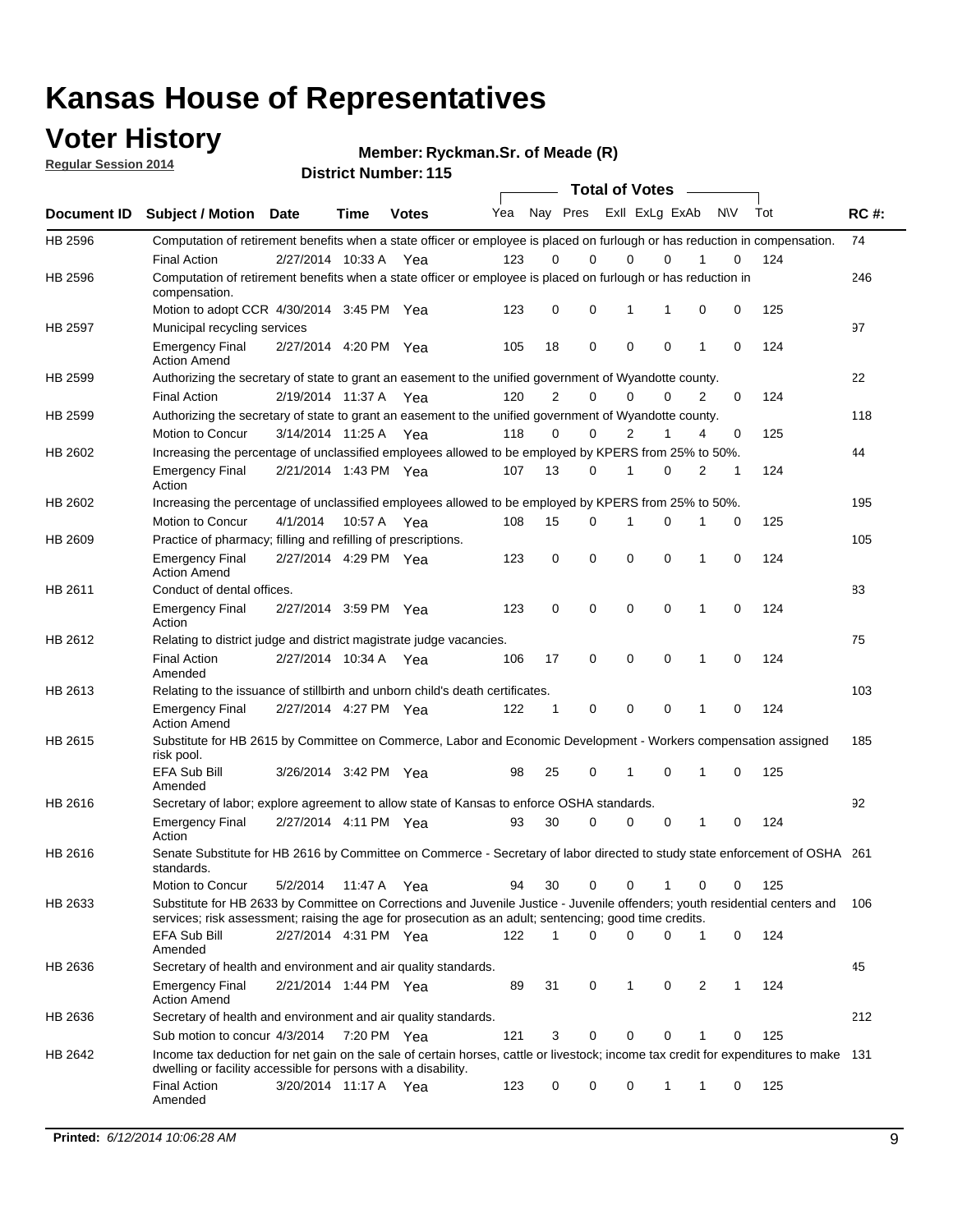#### **Voter History Regular Session 2014**

#### **Ryckman.Sr. of Meade (R)**

|             |                                                                                                                                                                                                                                                                                                                                                                                                                               |                       |             | טו זי ושעווווטרי וויט | <b>Total of Votes</b> |       |          |                |                |                |     |     |             |
|-------------|-------------------------------------------------------------------------------------------------------------------------------------------------------------------------------------------------------------------------------------------------------------------------------------------------------------------------------------------------------------------------------------------------------------------------------|-----------------------|-------------|-----------------------|-----------------------|-------|----------|----------------|----------------|----------------|-----|-----|-------------|
| Document ID | <b>Subject / Motion Date</b>                                                                                                                                                                                                                                                                                                                                                                                                  |                       | <b>Time</b> | <b>Votes</b>          | Yea                   |       | Nay Pres |                | Exll ExLg ExAb |                | N\V | Tot | <b>RC#:</b> |
| HB 2643     | Property tax; classification of commercial and industrial machinery and equipment as personal property; reclassification of<br>property upon termination of IRB tax exemption; use of independent appraisers to appraiser certain                                                                                                                                                                                             |                       |             |                       |                       |       |          |                |                |                |     |     | 164         |
|             | <b>Final Action</b><br>Amended                                                                                                                                                                                                                                                                                                                                                                                                | 3/26/2014 10:56 A Yea |             |                       | 123                   | 0     | 0        | 1              | 0              | 1              | 0   | 125 |             |
| HB 2643     | Property tax; classification of commercial and industrial machinery and equipment as personal property; reclassification of<br>property upon termination of IRB tax exemption; use of independent appraisers to appraiser certain complex property; motor<br>vehicles, members of military; mortgage registration tax phase out and replacement with fees; county clerk technology fund;<br>county treasurer technology fund. |                       |             |                       |                       |       |          |                |                |                |     |     | 274         |
|             | Motion to Concur                                                                                                                                                                                                                                                                                                                                                                                                              | 5/2/2014              |             | 5:12 PM Nay           | 16                    | - 108 | 0        | 0              | 0              | 1              | 0   | 125 |             |
| HB 2643     | Property tax; classification of commercial and industrial machinery and equipment as personal property; reclassification of<br>property upon termination of IRB tax exemption; use of independent appraisers to appraiser certain complex property; motor<br>vehicles, members of military; mortgage registration tax phase out and replacement with fees; county clerk technology fund;<br>county treasurer technology fund. |                       |             |                       |                       |       |          |                |                |                |     |     | 286         |
|             | Motion to adopt CCR 5/3/2014                                                                                                                                                                                                                                                                                                                                                                                                  |                       | 1:53 AM     | Nay                   | 70                    | 53    | 0        | 0              | $\mathbf 0$    | 1              | 1   | 125 |             |
| HB 2648     | Property tax exemption for levees.                                                                                                                                                                                                                                                                                                                                                                                            |                       |             |                       |                       |       |          |                |                |                |     |     | 100         |
|             | <b>Emergency Final</b><br><b>Action Amend</b>                                                                                                                                                                                                                                                                                                                                                                                 | 2/27/2014 4:23 PM Yea |             |                       | 100                   | 23    | 0        | $\mathbf 0$    | $\mathbf 0$    | 1              | 0   | 124 |             |
| HB 2651     | County law library.                                                                                                                                                                                                                                                                                                                                                                                                           |                       |             |                       |                       |       |          |                |                |                |     |     | 76          |
|             | <b>Final Action</b><br>Amended                                                                                                                                                                                                                                                                                                                                                                                                | 2/27/2014 10:38 A     |             | Yea                   | 82                    | 41    | 0        | 0              | 0              | 1              | 0   | 124 |             |
| HB 2655     | Allowing veterans with PTSD to seek mental health treatment upon certain convictions.                                                                                                                                                                                                                                                                                                                                         |                       |             |                       |                       |       |          |                |                |                |     |     | 77          |
|             | <b>Final Action</b><br>Amended                                                                                                                                                                                                                                                                                                                                                                                                | 2/27/2014 10:40 A Yea |             |                       | 123                   | 0     | 0        | $\mathbf 0$    | 0              | 1              | 0   | 124 |             |
| HB 2655     | Senate Substitute for HB 2655 by Committee on Judiciary - Allowing veterans with PTSD to seek mental health treatment<br>upon certain convictions; also amending the crimes of interference with law enforcement and giving a false alarm.                                                                                                                                                                                    |                       |             |                       |                       |       |          |                |                |                |     |     | 224         |
|             | Motion to Concur                                                                                                                                                                                                                                                                                                                                                                                                              | 4/4/2014              |             | 5:42 PM Yea           | 122                   | 0     | 0        | $\Omega$       |                | 2              | 0   | 125 |             |
| HB 2656     | Authorizing the state of Kansas to pay the death gratuity benefit to the designated survivor of a Kansas service member during 48<br>a federal government shutdown and providing for reimbursement to the state                                                                                                                                                                                                               |                       |             |                       |                       |       |          |                |                |                |     |     |             |
|             | <b>Final Action</b>                                                                                                                                                                                                                                                                                                                                                                                                           | 2/26/2014 11:27 A Yea |             |                       | 123                   | 0     | 0        | $\mathbf 0$    | 0              | 1              | 0   | 124 |             |
| HB 2661     | Substitute for HB 2661 by Committee on Energy and Environment - Siting of electric transmission lines; notice and hearing<br>requirements.                                                                                                                                                                                                                                                                                    |                       |             |                       |                       |       |          |                |                |                |     |     | 181         |
|             | EFA Sub Bill                                                                                                                                                                                                                                                                                                                                                                                                                  | 3/26/2014 3:37 PM Yea |             |                       | 119                   | 4     | 0        | 1              | $\mathbf 0$    | 1              | 0   | 125 |             |
| HB 2662     | Expungment of driving under the influence convictions.                                                                                                                                                                                                                                                                                                                                                                        |                       |             |                       |                       |       |          |                |                |                |     |     | 116         |
|             | <b>Final Action</b><br>Amended                                                                                                                                                                                                                                                                                                                                                                                                | 3/14/2014 11:22 A Yea |             |                       | 87                    | 31    | 0        | $\overline{2}$ | 1              | 4              | 0   | 125 |             |
| HB 2668     | Health insurance for qualified professional associations.                                                                                                                                                                                                                                                                                                                                                                     |                       |             |                       |                       |       |          |                |                |                |     |     | 34          |
|             | <b>Final Action</b><br>Amended                                                                                                                                                                                                                                                                                                                                                                                                | 2/21/2014 11:21 A Yea |             |                       | 114                   | 7     | 0        | 1              | $\mathbf 0$    | $\overline{2}$ | 0   | 124 |             |
| HB 2668     | Predetermination of health insurance benefits                                                                                                                                                                                                                                                                                                                                                                                 |                       |             |                       |                       |       |          |                |                |                |     |     | 262         |
|             | Motion to Concur                                                                                                                                                                                                                                                                                                                                                                                                              | 5/2/2014              |             | 12:05 P Yea           | 97                    | 27    | 0        | 0              | 1              | 0              | 0   | 125 |             |
| HB 2669     | State civil service board; transferred from the department of administration to the office of administrative hearings.                                                                                                                                                                                                                                                                                                        |                       |             |                       |                       |       |          |                |                |                |     |     | 87          |
|             | <b>Emergency Final</b><br>Action                                                                                                                                                                                                                                                                                                                                                                                              | 2/27/2014 4:05 PM Yea |             |                       | 110                   | 13    | 0        | $\mathbf 0$    | 0              | 1              | 0   | 124 |             |
| HB 2673     | Kansas healing arts act; physician assistant licensure act.                                                                                                                                                                                                                                                                                                                                                                   |                       |             |                       |                       |       |          |                |                |                |     |     | 91          |
|             | <b>Emergency Final</b><br><b>Action Amend</b>                                                                                                                                                                                                                                                                                                                                                                                 | 2/27/2014 4:10 PM Yea |             |                       | 105                   | 18    | 0        | 0              | 0              | 1              | 0   | 124 |             |
| HB 2673     | Board of healing arts functions and duties, physician assistants licensure act and podiatry act.                                                                                                                                                                                                                                                                                                                              |                       |             |                       |                       |       |          |                |                |                |     |     | 270         |
|             | Motion to adopt CCR 5/2/2014 3:39 PM Yea                                                                                                                                                                                                                                                                                                                                                                                      |                       |             |                       | 111                   | 11    | 0        | 0              |                | 1              | 1   | 125 |             |
| HB 2675     | Relating to procurement negotiating committees; certified businesses.                                                                                                                                                                                                                                                                                                                                                         |                       |             |                       |                       |       |          |                |                |                |     |     | 165         |
|             | <b>Final Action</b><br>Amended                                                                                                                                                                                                                                                                                                                                                                                                | 3/26/2014 10:57 A Yea |             |                       | 123                   | 0     | 0        | 1              | 0              | 1              | 0   | 125 |             |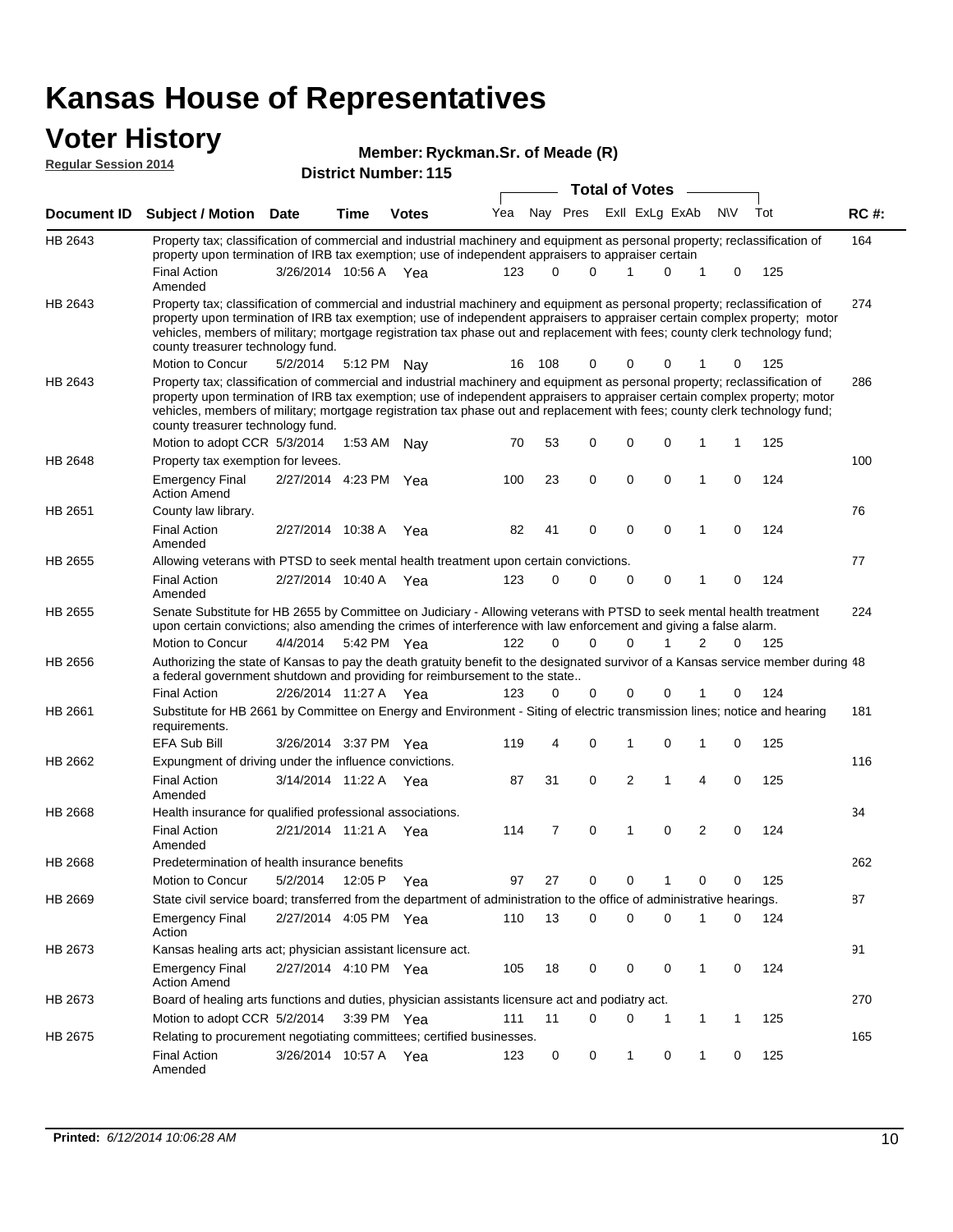#### **Voter History**

**Regular Session 2014**

#### **Ryckman.Sr. of Meade (R)**

| <b>District Number: 115</b> |  |
|-----------------------------|--|
|                             |  |

|                |                                                                                                                                                              |                       |             |              |     |              |          | <b>Total of Votes</b> |              | $\sim$         |             |     |             |
|----------------|--------------------------------------------------------------------------------------------------------------------------------------------------------------|-----------------------|-------------|--------------|-----|--------------|----------|-----------------------|--------------|----------------|-------------|-----|-------------|
|                | Document ID Subject / Motion Date                                                                                                                            |                       | Time        | <b>Votes</b> | Yea | Nay Pres     |          | Exll ExLg ExAb        |              |                | <b>NV</b>   | Tot | <b>RC#:</b> |
| HB 2681        | Substitute for HB2681 by Committee on Veterans, Military, and Homeland Security--Abolishing the Kansas commission on                                         |                       |             |              |     |              |          |                       |              |                |             |     | 132         |
|                | veterans affairs; creating the Kansas commission on veterans affairs office within the executive branch of government.                                       |                       |             |              |     |              |          |                       |              |                |             |     |             |
|                | Final Action Sub Bill 3/20/2014 11:18 A Yea                                                                                                                  |                       |             |              | 123 | 0            | $\Omega$ | $\Omega$              | $\mathbf{1}$ | $\mathbf{1}$   | 0           | 125 |             |
| HB 2681        | Substitute for HB2681 by Committee on Veterans, Military, and Homeland Security - Abolishing the Kansas commission on                                        |                       |             |              |     |              |          |                       |              |                |             |     | 219         |
|                | veterans affairs; creating the Kansas commission on veterans affairs office within the executive branch of government.<br>Motion to Concur                   | 4/4/2014 11:41 A Yea  |             |              | 122 | 0            | 0        |                       | 1            | 1              | 0           | 125 |             |
|                | Allocating moneys from driver's license fees to the judicial branch nonjudicial salary adjustment fund.                                                      |                       |             |              |     |              |          |                       |              |                |             |     | 78          |
| HB 2684        | <b>Final Action</b>                                                                                                                                          |                       |             |              |     | 30           | $\Omega$ | $\Omega$              | $\Omega$     | 1              | 0           | 124 |             |
|                |                                                                                                                                                              | 2/27/2014 10:41 A Yea |             |              | 93  |              |          |                       |              |                |             |     |             |
| HB 2687        | Unclaimed property act and hearings.                                                                                                                         |                       |             |              |     | 4            | 0        | 0                     | 0            | 1              | 0           |     | 59          |
|                | <b>Final Action</b>                                                                                                                                          | 2/26/2014 11:44 A     |             | Yea          | 119 |              |          |                       |              |                |             | 124 |             |
| HB 2687        | Unclaimed property act and hearings.                                                                                                                         |                       |             |              |     |              |          |                       |              |                |             |     | 251         |
|                | Motion to Concur                                                                                                                                             | 5/1/2014              | 1:56 PM Yea |              | 125 | 0            | 0        | 0                     | $\mathbf{0}$ | 0              | 0           | 125 |             |
| <b>HB 2689</b> | Amending which convictions are counted for driving while license canceled, suspended or revoked.                                                             |                       |             |              |     |              |          |                       |              |                |             |     | 231         |
|                | <b>Final Action</b><br>Amended                                                                                                                               | 4/5/2014              | 10:23 A Yea |              | 121 | 0            | 0        | $\Omega$              | 0            | $\overline{4}$ | 0           | 125 |             |
| HB 2693        | Providing for testing by community colleges for commercial driver's licenses and allowing temporary commercial driver's                                      |                       |             |              |     |              |          |                       |              |                |             |     | 104         |
|                | license holders the ability to drive class A commercial vehicles.                                                                                            |                       |             |              |     |              |          |                       |              |                |             |     |             |
|                | <b>Emergency Final</b>                                                                                                                                       | 2/27/2014 4:28 PM Yea |             |              | 123 | 0            | 0        | 0                     | 0            | 1              | 0           | 124 |             |
|                | <b>Action Amend</b>                                                                                                                                          |                       |             |              |     |              |          |                       |              |                |             |     |             |
| HB 2693        | Senate Substitute for HB 2693 by Committee on Transportation - Providing for testing by community colleges for commercial                                    |                       |             |              |     |              |          |                       |              |                |             |     | 255         |
|                | driver's licenses; entities serving as driver's licenses examiners.<br>Motion to adopt CCR 5/1/2014 4:42 PM Yea                                              |                       |             |              | 125 | 0            | 0        | $\Omega$              | 0            | $\mathbf 0$    | 0           | 125 |             |
| HB 2715        | Farm machinery and equipment annual highway permits, commercial drivers' license.                                                                            |                       |             |              |     |              |          |                       |              |                |             |     | 98          |
|                |                                                                                                                                                              | 2/27/2014 4:21 PM Yea |             |              | 123 | 0            | $\Omega$ | $\Omega$              | 0            | 1              | 0           | 124 |             |
|                | <b>Emergency Final</b><br><b>Action Amend</b>                                                                                                                |                       |             |              |     |              |          |                       |              |                |             |     |             |
| HB 2717        | Registration of operators of assisted living, residential health care, home plus or adult day care facilities.                                               |                       |             |              |     |              |          |                       |              |                |             |     | 175         |
|                | <b>Emergency Final</b>                                                                                                                                       | 3/26/2014 3:29 PM Yea |             |              | 114 | 9            | $\Omega$ | 1                     | 0            | 1              | 0           | 125 |             |
|                | <b>Action Amend</b>                                                                                                                                          |                       |             |              |     |              |          |                       |              |                |             |     |             |
| HB 2721        | Substitute for Substitute for HB 2721 by Committee on Commerce, Labor and Economic Development â€ <sup>4</sup> Enacting the                                  |                       |             |              |     |              |          |                       |              |                |             |     | 117         |
|                | business entity standard treatment act.                                                                                                                      |                       |             |              |     |              |          |                       |              |                |             |     |             |
|                | Final Action Sub Bill 3/14/2014 11:23 A Yea                                                                                                                  |                       |             |              | 118 | 0            | 0        | 2                     | 1            | 4              | 0           | 125 |             |
| HB 2721        | Substitute for Substitute for HB 2721 by Committee on Commerce, Labor and Economic Development - Enacting the business 273<br>entity standard treatment act. |                       |             |              |     |              |          |                       |              |                |             |     |             |
|                | Motion to Concur                                                                                                                                             | 5/2/2014              | 3:59 PM Yea |              | 122 | 0            | 0        | 0                     | 1            | 1              | 1           | 125 |             |
| HB 2724        | Uniform commercial driver's license act; definition of tank vehicle.                                                                                         |                       |             |              |     |              |          |                       |              |                |             |     | 99          |
|                | <b>Emergency Final</b>                                                                                                                                       | 2/27/2014 4:22 PM Yea |             |              | 122 | $\mathbf{1}$ | 0        | 0                     | 0            | 1              | $\mathbf 0$ | 124 |             |
|                | Action                                                                                                                                                       |                       |             |              |     |              |          |                       |              |                |             |     |             |
| HB 2727        | Expiration of license plates and placards for individuals with disability.                                                                                   |                       |             |              |     |              |          |                       |              |                |             |     | 88          |
|                | <b>Emergency Final</b>                                                                                                                                       | 2/27/2014 4:06 PM Yea |             |              | 123 | 0            | 0        | 0                     | 0            | $\mathbf{1}$   | 0           | 124 |             |
|                | Action                                                                                                                                                       |                       |             |              |     |              |          |                       |              |                |             |     |             |
| HB 2728        | Permits for the operation of salvage vehicles no longer required to be prepared in triplicate.                                                               |                       |             |              |     |              |          |                       |              |                |             |     | 89          |
|                | <b>Emergency Final</b>                                                                                                                                       | 2/27/2014 4:07 PM Yea |             |              | 122 | 1            | 0        | 0                     | 0            | 1              | 0           | 124 |             |
|                | Action                                                                                                                                                       |                       |             |              |     |              |          |                       |              |                |             |     |             |
| HB 2728        | Permits for the operation of salvage vehicles no longer required to be prepared in triplicate.                                                               |                       |             |              |     | 0            | 0        | 1                     |              |                | 0           |     | 192         |
|                | Motion to Concur                                                                                                                                             | 3/31/2014 11:43 A Yea |             |              | 122 |              |          |                       | 0            | 2              |             | 125 |             |
| HB 2732        | Sales tax authority for Rooks county for constructing or remodeling a jail facility.                                                                         |                       |             |              |     |              |          |                       |              |                |             |     | 232         |
|                | <b>Final Action</b>                                                                                                                                          | 4/5/2014 10:24 A Yea  |             |              | 121 | 0            | 0        | 0                     | 0            | 4              | 0           | 125 |             |
| HB 2744        | Insurance; coverage for autism spectrum disorder.                                                                                                            |                       |             |              |     |              |          |                       |              |                |             |     | 137         |
|                | <b>Final Action</b><br>Amended                                                                                                                               | 3/21/2014 10:14 A Yea |             |              | 114 | 3            | 0        | 0                     | $\mathbf{1}$ | 6              | 1           | 125 |             |
| HB 2745        | Tax lien on property voluntarily transferred.                                                                                                                |                       |             |              |     |              |          |                       |              |                |             |     | 166         |
|                | <b>Final Action</b>                                                                                                                                          | 3/26/2014 10:58 A     |             | Yea          | 123 | 0            | 0        | $\mathbf{1}$          | 0            | $\mathbf{1}$   | 0           | 125 |             |
|                |                                                                                                                                                              |                       |             |              |     |              |          |                       |              |                |             |     |             |
|                | Printed: 6/12/2014 10:06:28 AM                                                                                                                               |                       |             |              |     |              |          |                       |              |                |             |     | 11          |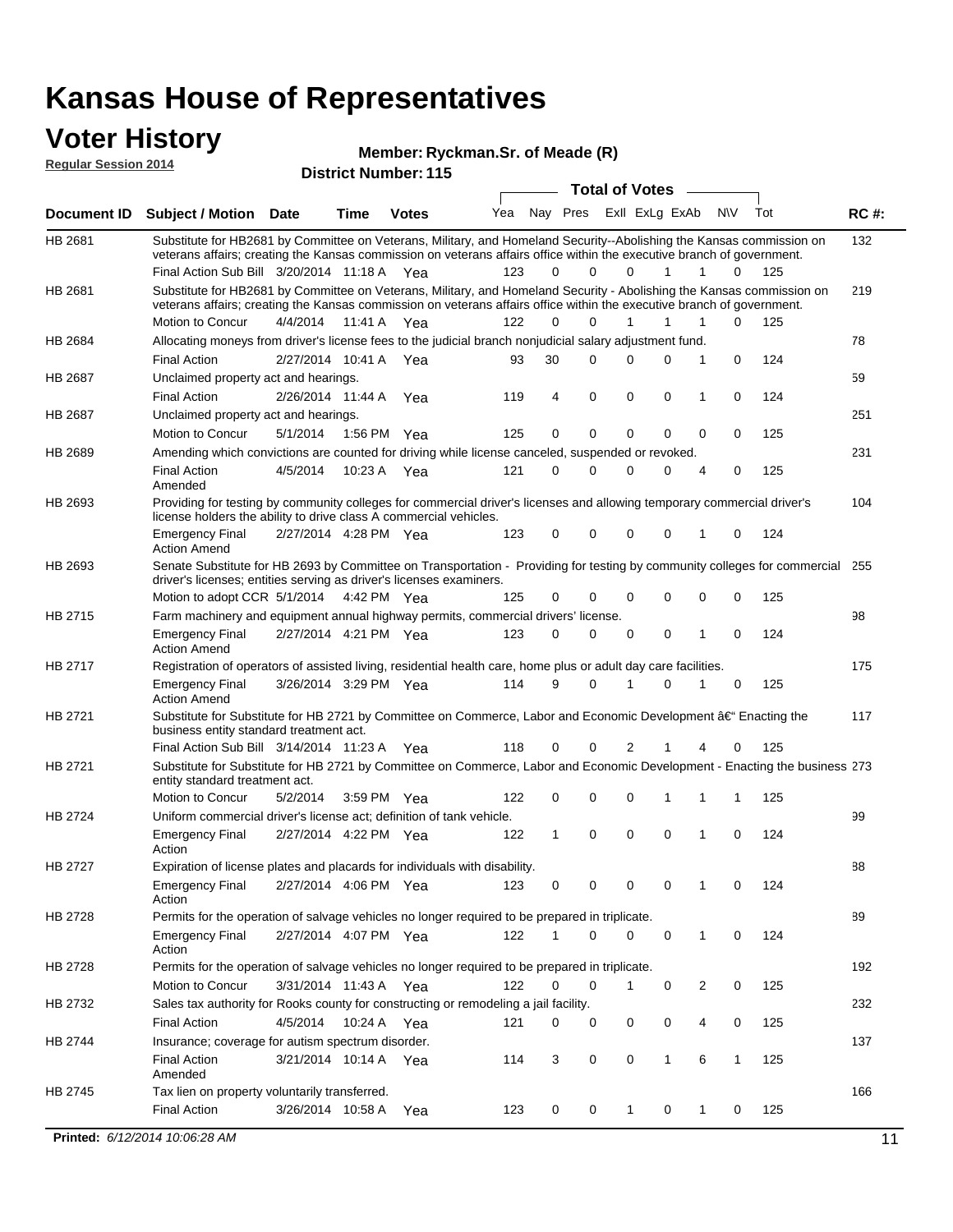## **Voter History**

**Regular Session 2014**

#### **Ryckman.Sr. of Meade (R)**

|                 |                                                                                                                                                                                                                                      |                       |             |              |     |          |             | <b>Total of Votes</b> |                |                |             |     |             |
|-----------------|--------------------------------------------------------------------------------------------------------------------------------------------------------------------------------------------------------------------------------------|-----------------------|-------------|--------------|-----|----------|-------------|-----------------------|----------------|----------------|-------------|-----|-------------|
|                 | Document ID Subject / Motion Date                                                                                                                                                                                                    |                       | Time        | <b>Votes</b> | Yea | Nav Pres |             |                       | Exll ExLg ExAb |                | N\V         | Tot | <b>RC#:</b> |
| HB 2755         | Repealing the sunset on the Kansas taxpayer transparency act.                                                                                                                                                                        |                       |             |              |     |          |             |                       |                |                |             |     | 140         |
|                 | <b>Final Action</b>                                                                                                                                                                                                                  | 3/24/2014 10:13 A     |             | Yea          | 122 | 0        | 0           | 0                     | 0              | 3              | 0           | 125 |             |
| HB 2767         | State child death review board.                                                                                                                                                                                                      |                       |             |              |     |          |             |                       |                |                |             |     | 167         |
|                 | <b>Final Action</b><br>Amended                                                                                                                                                                                                       | 3/26/2014 10:59 A     |             | Yea          | 123 | 0        | 0           | 1                     | $\mathbf 0$    | 1              | 0           | 125 |             |
| <b>HCR 5029</b> | Urging the Kansas bureau of investigation to establish a blue alert system for the state of Kansas.                                                                                                                                  |                       |             |              |     |          |             |                       |                |                |             |     | 95          |
|                 | <b>Emergency Final</b><br><b>Action Amend</b>                                                                                                                                                                                        | 2/27/2014 4:15 PM Yea |             |              | 121 | 2        | 0           | 0                     | 0              | 1              | 0           | 124 |             |
| <b>HCR 5031</b> | Urging Congress to provide for the prompt payment of disability compensation to U.S. Veterans.                                                                                                                                       |                       |             |              |     |          |             |                       |                |                |             |     | 125         |
|                 | <b>Final Action</b>                                                                                                                                                                                                                  | 3/19/2014 11:21 A Yea |             |              | 122 | $\Omega$ | 0           | 0                     | 1              | $\overline{2}$ | 0           | 125 |             |
| HR 6049         | Resolution encouraging the creation of a Kansas plan for comprehensive treatment of chronic obstruction pulmonary<br>disease.                                                                                                        |                       |             |              |     |          |             |                       |                |                |             |     | 109         |
|                 | <b>Emergency Final</b><br><b>Action Amend</b>                                                                                                                                                                                        | 3/6/2014              | 11:24 A     | Yea          | 120 | 0        | 0           | 2                     | 1              | 2              | $\mathbf 0$ | 125 |             |
| HR 6063         | Urging the President to extend the qualifications for the Women's Army Corps Service Medal.                                                                                                                                          |                       |             |              |     |          |             |                       |                |                |             |     | 143         |
|                 | <b>Final Action</b>                                                                                                                                                                                                                  | 3/25/2014 10:11 A Yea |             |              | 123 | $\Omega$ | $\Omega$    | 1                     | $\Omega$       | 1              | 0           | 125 |             |
| <b>SB 40</b>    | House Substitute for SB 40 by Committee on Corrections and Juvenile Justice †Secretary of corrections; including juvenile<br>offenders in the prison made goods act; authorizing use of correctional industries funds for payment of |                       |             |              |     |          |             |                       |                |                |             |     | 123         |
|                 | Final Action Sub Bill 3/17/2014 11:23 A Yea                                                                                                                                                                                          |                       |             |              | 123 | 0        | 0           | 0                     | $\Omega$       | 2              | 0           | 125 |             |
| SB 54           | Medical assistance recovery program; rules and regulations.                                                                                                                                                                          |                       |             |              |     |          |             |                       |                |                |             |     | 174         |
|                 | <b>Emergency Final</b><br><b>Action Amend</b>                                                                                                                                                                                        | 3/26/2014 3:28 PM Yea |             |              | 95  | 28       | $\mathbf 0$ | 1                     | 0              | $\mathbf{1}$   | 0           | 125 |             |
| SB 54           | Amendments to statutes regulating abortions.                                                                                                                                                                                         |                       |             |              |     |          |             |                       |                |                |             |     | 214         |
|                 | Motion to Adopt CCR 4/4/2014                                                                                                                                                                                                         |                       | 9:59 AM Yea |              | 112 | 11       | 0           |                       | $\mathbf 0$    | 1              | 0           | 125 |             |
| SB 63           | State use law; purchases by municipalities; committee sunset date and chairperson selection.                                                                                                                                         |                       |             |              |     |          |             |                       |                |                |             |     | 280         |
|                 | Motion to adopt CCR 5/2/2014                                                                                                                                                                                                         |                       | 8:52 PM Yea |              | 124 | 0        | 0           | 0                     | 0              | 1              | 0           | 125 |             |
| SB 99           | Lobbyists defined.                                                                                                                                                                                                                   |                       |             |              |     |          |             |                       |                |                |             |     | 184         |
|                 | <b>Emergency Final</b><br>Action                                                                                                                                                                                                     | 3/26/2014 3:41 PM Yea |             |              | 117 | 6        | 0           | 1                     | $\mathbf 0$    | 1              | 0           | 125 |             |
| SB 147          | House Substitute for SB 147 by Committee on Agriculture and Natural Resources †Amending the powers and duties of the 133<br>Kansas department of agriculture division of conservation and the state conservation commission.         |                       |             |              |     |          |             |                       |                |                |             |     |             |
|                 | Final Action Sub Bill 3/20/2014 11:19 A Yea<br>Amended                                                                                                                                                                               |                       |             |              | 123 | 0        | 0           | 0                     | 1              | 1              | 0           | 125 |             |
| <b>SB 218</b>   | House Substitute for SB 218 by Committee on Appropriations-Education; relating to the financing and instruction thereof;                                                                                                             |                       |             |              |     |          |             |                       |                |                |             |     | 226         |
|                 | making and concerning appropriations for the fiscal years ending June 30, 2014, and June 30, 2015, for certain agencies.<br>Final Action Sub Bill 4/4/2014                                                                           |                       | 6:17 PM Yea |              | 91  | 31       | $\Omega$    | 0                     | 1              | 2              | $\Omega$    | 125 |             |
|                 | Amended                                                                                                                                                                                                                              |                       |             |              |     |          |             |                       |                |                |             |     |             |
| <b>SB 218</b>   | House Substitute for SB 218 by Committee on Appropriations-Education; relating to the financing and instruction thereof;                                                                                                             |                       |             |              |     |          |             |                       |                |                |             |     | 237         |
|                 | making and concerning appropriations for the fiscal years ending June 30, 2014, and June 30, 2015, for certain agencies.                                                                                                             |                       |             |              |     |          |             |                       |                |                |             |     |             |
|                 | Sub Motion to Adopt 4/6/2014 12:51 A Nay<br>CCR                                                                                                                                                                                      |                       |             |              | 55  | 67       | 0           | 0                     | 0              | 3              | 0           | 125 |             |
| SB 231          | House Substitute for SB 231 †Concerning valuation and appeals; renaming the state court of tax appeals; timing of<br>decisions.                                                                                                      |                       |             |              |     |          |             |                       |                |                |             |     | 134         |
|                 | Final Action Sub Bill 3/20/2014 11:21 A Yea<br>Amended                                                                                                                                                                               |                       |             |              | 123 | 0        | 0           | 0                     | 1              | 1              | 0           | 125 |             |
| SB 231          | House Substitute for SB 231 - Concerning valuation and appeals; renaming the state court of tax appeals; timing of<br>decisions                                                                                                      |                       |             |              |     |          |             |                       |                |                |             |     | 281         |
|                 | Motion to Adopt CCR 5/2/2014                                                                                                                                                                                                         |                       | 8:56 PM Yea |              | 124 | 0        | 0           | 0                     | 0              | 1              | 0           | 125 |             |
| SB 245          | House Substitute for SB 245 by Committee on Appropriations - Appropriations for FY 2014, FY 2015, and FY 2016 for the<br>department of corrections; capital improvement projects.                                                    |                       |             |              |     |          |             |                       |                |                |             |     | 13          |
|                 | Final Action Sub Bill 2/13/2014 11:34 A Yea<br>Amended                                                                                                                                                                               |                       |             |              | 79  | 41       | 0           | 3                     | 0              | 1              | 0           | 124 |             |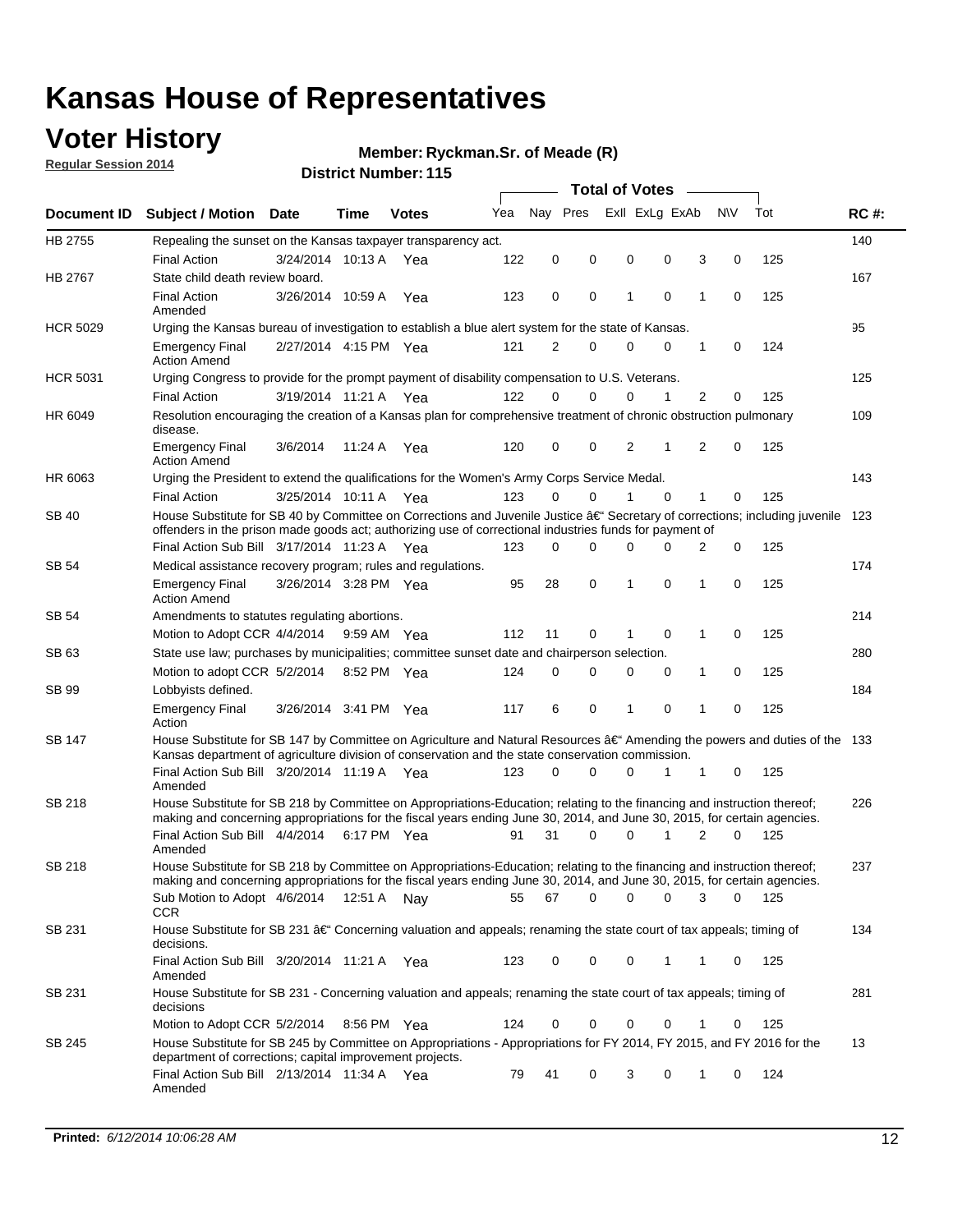### **Voter History**

#### **Ryckman.Sr. of Meade (R)**

**Regular Session 2014**

|               |                                                                                                                                                                                                                                                                                                                                                                                                                                                                                                                                                                                                                                                                                                                                                                                                                   |                       |             | <b>DISUILLINUIIINGI. I IJ</b> |     |    |          | <b>Total of Votes</b> |                             |              |             |     |             |
|---------------|-------------------------------------------------------------------------------------------------------------------------------------------------------------------------------------------------------------------------------------------------------------------------------------------------------------------------------------------------------------------------------------------------------------------------------------------------------------------------------------------------------------------------------------------------------------------------------------------------------------------------------------------------------------------------------------------------------------------------------------------------------------------------------------------------------------------|-----------------------|-------------|-------------------------------|-----|----|----------|-----------------------|-----------------------------|--------------|-------------|-----|-------------|
|               | Document ID Subject / Motion Date                                                                                                                                                                                                                                                                                                                                                                                                                                                                                                                                                                                                                                                                                                                                                                                 |                       | <b>Time</b> | <b>Votes</b>                  |     |    |          |                       | Yea Nay Pres ExII ExLg ExAb |              | N\V         | Tot | <b>RC#:</b> |
| <b>SB 245</b> | House Substitute for SB 245 by Committee on Appropriations - Education funding; relating to mineral production; creating the 258<br>mineral production education fund, crediting 20% of remainder from oil and gas tax into such fund, moneys expended on<br>education; abolishing the oil and gas valuation depletion trust fund; allowing the counties to retain funds already in such<br>county's oil and gas valuation depletion trust fund; concerning school financing sources; proceeds from the tax levied by a<br>school district under authority of K.S.A. 2013 Supp. 72-6431, remitted to the state treasury to the credit of the state school<br>district finance fund not to the district's general fund; making and concerning appropriations for fiscal year 2017.<br>Motion to adopt CCR 5/1/2014 |                       | 5:06 PM Yea |                               | 88  | 37 | $\Omega$ | $\Omega$              | $\Omega$                    | 0            | 0           | 125 |             |
| <b>SB 248</b> | Victim notification prior to release of certain inmates.                                                                                                                                                                                                                                                                                                                                                                                                                                                                                                                                                                                                                                                                                                                                                          |                       |             |                               |     |    |          |                       |                             |              |             |     | 119         |
|               | <b>Final Action</b>                                                                                                                                                                                                                                                                                                                                                                                                                                                                                                                                                                                                                                                                                                                                                                                               | 3/17/2014 11:18 A     |             | Yea                           | 122 | 0  | 0        | 0                     | 0                           | 2            | 1           | 125 |             |
| SB 254        | Medical assistance recovery program; rules and regulations.                                                                                                                                                                                                                                                                                                                                                                                                                                                                                                                                                                                                                                                                                                                                                       |                       |             |                               |     |    |          |                       |                             |              |             |     | 179         |
|               | <b>Emergency Final</b><br>Action                                                                                                                                                                                                                                                                                                                                                                                                                                                                                                                                                                                                                                                                                                                                                                                  | 3/26/2014 3:34 PM Yea |             |                               | 123 | 0  | 0        | 1                     | $\mathbf 0$                 | 1            | $\mathbf 0$ | 125 |             |
| SB 256        | Attorney general; costs in criminal appeals.                                                                                                                                                                                                                                                                                                                                                                                                                                                                                                                                                                                                                                                                                                                                                                      |                       |             |                               |     |    |          |                       |                             |              |             |     | 147         |
|               | <b>Final Action</b><br>Amended                                                                                                                                                                                                                                                                                                                                                                                                                                                                                                                                                                                                                                                                                                                                                                                    | 3/25/2014 10:16 A     |             | Yea                           | 119 | 4  | 0        | 1                     | $\mathbf 0$                 | 1            | 0           | 125 |             |
| SB 256        | Amending the crime of mistreatment of a dependent adult; creating the crime of mistreatment of an elder person; amending<br>the crime of unlawful sexual relations; amending provisions relating to appearance bonds and surety regulation; amending<br>violations of the Kansas racketeer influenced and corrupt organization act; also concerning the attorney general, costs in<br>criminal appeals.                                                                                                                                                                                                                                                                                                                                                                                                           |                       |             |                               |     |    |          |                       |                             |              |             |     | 236         |
|               | Motion to Adopt CCR 4/5/2014                                                                                                                                                                                                                                                                                                                                                                                                                                                                                                                                                                                                                                                                                                                                                                                      |                       | 6:52 PM Yea |                               | 118 | 4  | 0        | 0                     | 0                           | 3            | 0           | 125 |             |
| <b>SB 258</b> | Amending the juvenile statute of limitations to match adult time limitations for sex crimes.                                                                                                                                                                                                                                                                                                                                                                                                                                                                                                                                                                                                                                                                                                                      |                       |             |                               |     |    |          |                       |                             |              |             |     | 135         |
|               | <b>Final Action</b><br>Amended                                                                                                                                                                                                                                                                                                                                                                                                                                                                                                                                                                                                                                                                                                                                                                                    | 3/20/2014 11:21 A Yea |             |                               | 123 | 0  | 0        | 0                     | 1                           | $\mathbf{1}$ | 0           | 125 |             |
| SB 258        | Relating to issuance of certificates of birth resulting in stillbirth.                                                                                                                                                                                                                                                                                                                                                                                                                                                                                                                                                                                                                                                                                                                                            |                       |             |                               |     |    |          |                       |                             |              |             |     | 259         |
|               | Motion to Adopt CCR 5/1/2014                                                                                                                                                                                                                                                                                                                                                                                                                                                                                                                                                                                                                                                                                                                                                                                      |                       | 5:12 PM Yea |                               | 121 | 4  | 0        | 0                     | $\mathbf 0$                 | 0            | 0           | 125 |             |
| SB 263        | Establishing the military funeral honors fund under the adjutant general's office.                                                                                                                                                                                                                                                                                                                                                                                                                                                                                                                                                                                                                                                                                                                                |                       |             |                               |     |    |          |                       |                             |              |             |     | 148         |
|               | <b>Final Action</b><br>Amended                                                                                                                                                                                                                                                                                                                                                                                                                                                                                                                                                                                                                                                                                                                                                                                    | 3/25/2014 10:17 A Yea |             |                               | 123 | 0  | 0        | 1                     | 0                           | 1            | 0           | 125 |             |
| SB 263        | Veterans and military matters; military honors fund; death gratuity; disabled veterans preference, state jobs and contracts;<br>schools on military reservations, funding.                                                                                                                                                                                                                                                                                                                                                                                                                                                                                                                                                                                                                                        |                       |             |                               |     |    |          |                       |                             |              |             |     | 256         |
|               | Motion to adopt CCR 5/1/2014 4:47 PM Yea                                                                                                                                                                                                                                                                                                                                                                                                                                                                                                                                                                                                                                                                                                                                                                          |                       |             |                               | 124 | 0  | 0        | 0                     | 0                           | 0            | 1           | 125 |             |
| SB 265        | Income definition for Homestead Refund eligibility.                                                                                                                                                                                                                                                                                                                                                                                                                                                                                                                                                                                                                                                                                                                                                               |                       |             |                               |     |    |          |                       |                             |              |             |     | 113         |
|               | <b>Final Action</b><br>Amended                                                                                                                                                                                                                                                                                                                                                                                                                                                                                                                                                                                                                                                                                                                                                                                    | 3/13/2014 11:23 A Yea |             |                               | 121 | 0  | 0        | 1                     | 1                           | 2            | 0           | 125 |             |
| SB 265        | Definition of income for homestead refund and SAFESR eligibility; income tax credits for adoption expenses and expenses to<br>make dwelling or facility accessible to persons with a disability; income tax deductions, self-employment taxes, expenses<br>related to organ donations, net gain on the sale of certain livestock; withholding, non-resident pass-through entity income;<br>Kansas taxpayer transparency act, sunset; sales tax exemptions.<br>Motion to Adopt CCR 4/4/2014 6:29 PM Yea                                                                                                                                                                                                                                                                                                            |                       |             |                               | 122 | 0  | 0        | 0                     | 1                           | 2            | 0           | 125 | 227         |
| SB 266        | Mineral severance tax return file date.                                                                                                                                                                                                                                                                                                                                                                                                                                                                                                                                                                                                                                                                                                                                                                           |                       |             |                               |     |    |          |                       |                             |              |             |     | 114         |
|               | <b>Final Action</b><br>Amended                                                                                                                                                                                                                                                                                                                                                                                                                                                                                                                                                                                                                                                                                                                                                                                    | 3/13/2014 11:24 A     |             | Yea                           | 121 | 0  | 0        | 1                     | 1                           | 2            | 0           | 125 |             |
| SB 266        | Severance tax return and payment dates; sales tax authority for Rooks county; property tax exemptions for certain donations<br>of land to the state and for amateur-built aircraft; sales tax exemptions for surface mining equipment and certain charitable<br>organizations.                                                                                                                                                                                                                                                                                                                                                                                                                                                                                                                                    |                       |             |                               |     |    |          |                       |                             |              |             |     | 266         |
|               | Motion to Adopt CCR 5/2/2014                                                                                                                                                                                                                                                                                                                                                                                                                                                                                                                                                                                                                                                                                                                                                                                      |                       | 3:19 PM Yea |                               | 122 | 1  | 0        | 0                     |                             |              | 0           | 125 |             |
| SB 267        | Insurance; excluding real estate from acceptable security deposits with the commissioner and requiring original handwritten<br>signatures on deposit forms.                                                                                                                                                                                                                                                                                                                                                                                                                                                                                                                                                                                                                                                       |                       |             |                               |     |    |          |                       |                             |              |             |     | 144         |
|               | <b>Final Action</b>                                                                                                                                                                                                                                                                                                                                                                                                                                                                                                                                                                                                                                                                                                                                                                                               | 3/25/2014 10:12 A Yea |             |                               | 123 | 0  | 0        | 1                     | 0                           | 1            | 0           | 125 |             |
| SB 268        | Insurance; Risk-based capital requirements.                                                                                                                                                                                                                                                                                                                                                                                                                                                                                                                                                                                                                                                                                                                                                                       |                       |             |                               |     |    |          |                       |                             |              |             |     | 145         |
|               | <b>Final Action</b>                                                                                                                                                                                                                                                                                                                                                                                                                                                                                                                                                                                                                                                                                                                                                                                               | 3/25/2014 10:13 A     |             | Yea                           | 123 | 0  | 0        | 1                     | 0                           | 1            | 0           | 125 |             |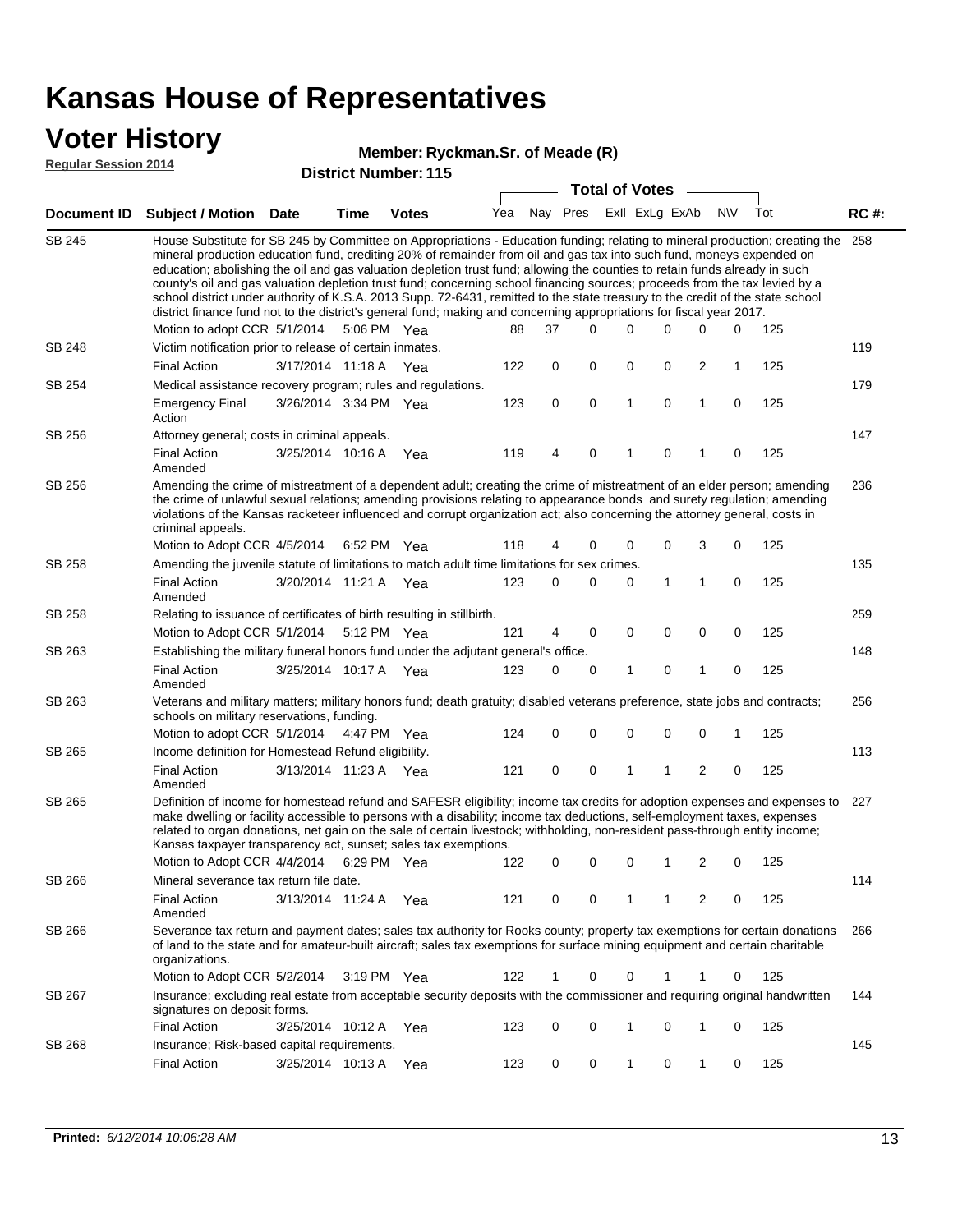### **Voter History**

**Regular Session 2014**

#### **Ryckman.Sr. of Meade (R)**

|               |                                                                                                                                                                                    |                       |      |              |     |    |          | <b>Total of Votes</b> |             |                |             |     |             |
|---------------|------------------------------------------------------------------------------------------------------------------------------------------------------------------------------------|-----------------------|------|--------------|-----|----|----------|-----------------------|-------------|----------------|-------------|-----|-------------|
| Document ID   | <b>Subject / Motion Date</b>                                                                                                                                                       |                       | Time | <b>Votes</b> | Yea |    | Nay Pres | Exll ExLg ExAb        |             |                | <b>NV</b>   | Tot | <b>RC#:</b> |
| SB 271        | Amending the Kansas medicaid fraud control act.                                                                                                                                    |                       |      |              |     |    |          |                       |             |                |             |     | 176         |
|               | <b>Emergency Final</b><br><b>Action Amend</b>                                                                                                                                      | 3/26/2014 3:30 PM Yea |      |              | 123 | 0  | 0        | 1                     | 0           | 1              | 0           | 125 |             |
| SB 271        | Amending the Kansas medicaid fraud control act.                                                                                                                                    |                       |      |              |     |    |          |                       |             |                |             |     | 228         |
|               | Motion to Adopt CCR 4/4/2014 6:33 PM Yea                                                                                                                                           |                       |      |              | 122 | 0  | 0        | 0                     | 1           | 2              | 0           | 125 |             |
| SB 272        | Eliminating the 3% limit on controlled shooting area acreage in a county.                                                                                                          |                       |      |              |     |    |          |                       |             |                |             |     | 149         |
|               | <b>Final Action</b>                                                                                                                                                                | 3/25/2014 10:19 A Yea |      |              | 123 | 0  | 0        | 1                     | 0           | 1              | 0           | 125 |             |
| SB 273        | House Substitute for SB 273 by Committee on Transportation †Commercial vehicles; regulation and registration thereof.                                                              |                       |      |              |     |    |          |                       |             |                |             |     | 168         |
|               | Final Action Sub Bill 3/26/2014 11:00 A Yea<br>Amended                                                                                                                             |                       |      |              | 122 | 1  | 0        | -1                    | 0           | 1              | 0           | 125 |             |
| SB 273        | Regulation of commercial motor vehicles; exemption from rules and regulations of the Kansas corporation commission.                                                                |                       |      |              |     |    |          |                       |             |                |             |     | 265         |
|               | Motion to Adopt CCR 5/2/2014 3:10 PM Yea                                                                                                                                           |                       |      |              | 101 | 22 | 0        | 0                     | 1           | 1              | 0           | 125 |             |
| SB 274        | Political action committees, legislative leadership.                                                                                                                               |                       |      |              |     |    |          |                       |             |                |             |     | 169         |
|               | <b>Final Action</b><br>Amended                                                                                                                                                     | 3/26/2014 11:01 A Yea |      |              | 108 | 15 | 0        | -1                    | 0           | 1              | 0           | 125 |             |
| SB 278        | Establishing the state board of veterinary examiners within the animal health division of the Kansas department of agriculture<br>for a two-year period.                           |                       |      |              |     |    |          |                       |             |                |             |     | 127         |
|               | <b>Final Action</b>                                                                                                                                                                | 3/19/2014 11:24 A     |      | Yea          | 122 | 0  | 0        | 0                     | 1           | 2              | 0           | 125 |             |
| SB 284        | Amending the Kansas 911 act.                                                                                                                                                       |                       |      |              |     |    |          |                       |             |                |             |     | 124         |
|               | <b>Final Action</b>                                                                                                                                                                | 3/17/2014 11:24 A     |      | Yea          | 121 | 2  | 0        | 0                     | $\mathbf 0$ | $\overline{2}$ | 0           | 125 |             |
| SB 285        | Optometrists; prohibition against limiting payment for covered services to insurance plan amounts.                                                                                 |                       |      |              |     |    |          |                       |             |                |             |     | 150         |
|               | <b>Final Action</b><br>Amended                                                                                                                                                     | 3/25/2014 10:20 A Yea |      |              | 123 | 0  | 0        | $\mathbf 1$           | 0           | 1              | 0           | 125 |             |
| SB 286        | Extending sunset date on certain agriculture fees from July 1, 2015, to July 1, 2019.                                                                                              |                       |      |              |     |    |          |                       |             |                |             |     | 151         |
|               | <b>Final Action</b><br>Amended                                                                                                                                                     | 3/25/2014 10:23 A Yea |      |              | 76  | 47 | 0        | $\mathbf{1}$          | 0           | 1              | $\mathbf 0$ | 125 |             |
| SB 286        | Agriculture; extending sunset date on certain agriculture fees from July 1, 2015, to July 1, 2018; national day of the cowboy;<br>establishing the local food and farm task force. |                       |      |              |     |    |          |                       |             |                |             |     | 264         |
|               | Motion to adopt CCR 5/2/2014 3:04 PM Yea                                                                                                                                           |                       |      |              | 102 | 21 | 0        | 0                     | $\mathbf 1$ | 1              | 0           | 125 |             |
| SB 306        | Modernizing certain insurance laws to allow use of additional investments.                                                                                                         |                       |      |              |     |    |          |                       |             |                |             |     | 173         |
|               | <b>Emergency Final</b><br>Action                                                                                                                                                   | 3/26/2014 3:26 PM Yea |      |              | 123 | 0  | 0        | 1                     | 0           | 1              | 0           | 125 |             |
| <b>SB 308</b> | Updating the Kansas no-call act.                                                                                                                                                   |                       |      |              |     |    |          |                       |             |                |             |     | 138         |
|               | <b>Final Action</b>                                                                                                                                                                | 3/21/2014 10:15 A     |      | Yea          | 117 | 0  | 0        | 0                     | 1           | 6              | 1           | 125 |             |
| SB 309        | Health insurance coverage for qualified professional associations.                                                                                                                 |                       |      |              |     |    |          |                       |             |                |             |     | 182         |
|               | <b>Emergency Final</b><br>Action                                                                                                                                                   | 3/26/2014 3:38 PM Yea |      |              | 122 | 1  | 0        | $\mathbf{1}$          | 0           | 1              | $\mathbf 0$ | 125 |             |
| SB 310        | Grand juries; crimes to consider; amendment of indictment.                                                                                                                         |                       |      |              |     |    |          |                       |             |                |             |     | 180         |
|               | <b>Emergency Final</b><br>Action                                                                                                                                                   | 3/26/2014 3:35 PM Yea |      |              | 122 | 1  | 0        | 1                     | 0           | 1              | 0           | 125 |             |
| SB 311        | Increasing the noneconomic damages cap and changing rules related to expert evidence.                                                                                              |                       |      |              |     |    |          |                       |             |                |             |     | 142         |
|               | <b>Final Action</b><br>Amended                                                                                                                                                     | 3/24/2014 10:17 A Yea |      |              | 119 | 3  | 0        | 0                     | 0           | 3              | 0           | 125 |             |
| SB 311        | Increasing the noneconomic damages cap, changing rules related to expert evidence and repealing statutes pertaining to<br>collateral source benefits.                              |                       |      |              |     |    |          |                       |             |                |             |     | 203         |
|               | Motion to adopt CCR 4/3/2014 6:15 PM Yea                                                                                                                                           |                       |      |              | 120 | 4  | 0        | 0                     | 0           | 1              | 0           | 125 |             |
| SB 321        | Return of premiums separate from notice of denial of coverage.                                                                                                                     |                       |      |              |     |    |          |                       |             |                |             |     | 146         |
|               | <b>Final Action</b>                                                                                                                                                                | 3/25/2014 10:15 A Yea |      |              | 123 | 0  | 0        | 1                     | 0           | 1              | 0           | 125 |             |
| SB 329        | Clarifying court orders relating to parents in juvenile offender cases.<br><b>Final Action</b><br>Amended                                                                          | 3/20/2014 11:23 A Yea |      |              | 123 | 0  | 0        | 0                     | 1           | 1              | 0           | 125 | 136         |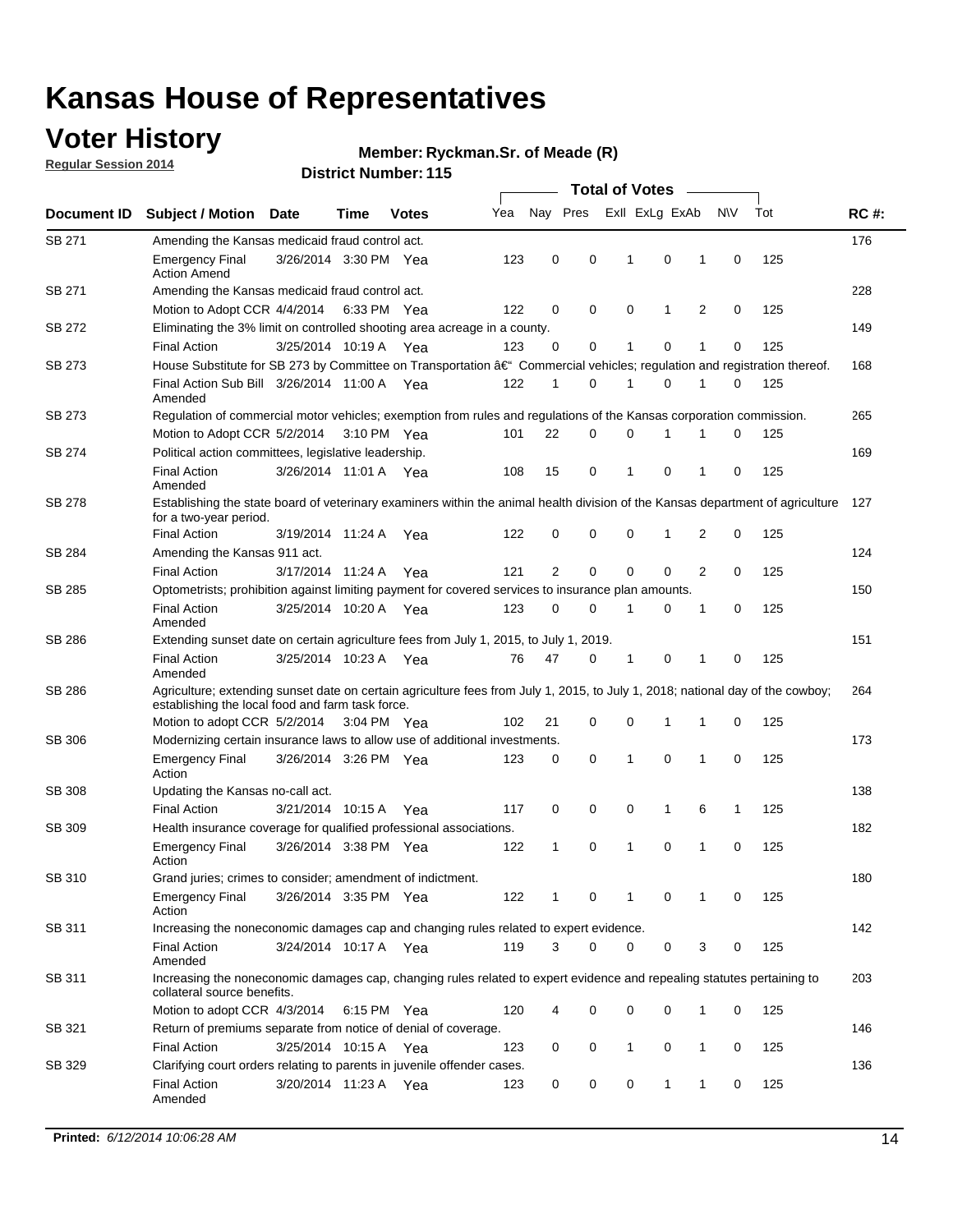### **Voter History**

**Regular Session 2014**

**Ryckman.Sr. of Meade (R)**

|                 |                                                                                                                                                                    |                       |             |              |     |              |   | <b>Total of Votes</b>   |             |              |           |     |             |
|-----------------|--------------------------------------------------------------------------------------------------------------------------------------------------------------------|-----------------------|-------------|--------------|-----|--------------|---|-------------------------|-------------|--------------|-----------|-----|-------------|
| Document ID     | <b>Subject / Motion Date</b>                                                                                                                                       |                       | Time        | <b>Votes</b> | Yea |              |   | Nay Pres ExII ExLg ExAb |             |              | <b>NV</b> | Tot | <b>RC#:</b> |
| SB 329          | Clarifying court orders relating to parents in juvenile offender cases and changing the statute of limitations on certain juvenile<br>offenses.                    |                       |             |              |     |              |   |                         |             |              |           |     | 242         |
|                 | Motion to adopt CCR 4/30/2014 3:23 PM Yea                                                                                                                          |                       |             |              | 122 | $\mathbf 1$  | 0 | 1                       | -1          | $\mathbf 0$  | 0         | 125 |             |
| SB 344          | Special permits, oversized loads, transportation of hay or feed stuffs.                                                                                            |                       |             |              |     |              |   |                         |             |              |           |     | 152         |
|                 | <b>Final Action</b><br>Amended                                                                                                                                     | 3/25/2014 10:24 A     |             | Yea          | 122 | $\mathbf{1}$ | 0 | $\mathbf{1}$            | $\mathbf 0$ | $\mathbf{1}$ | 0         | 125 |             |
| SB 349          | Boiler safety act; deputy inspectors.                                                                                                                              |                       |             |              |     |              |   |                         |             |              |           |     | 128         |
|                 | <b>Final Action</b><br>Amended                                                                                                                                     | 3/19/2014 11:25 A     |             | Yea          | 119 | 3            | 0 | 0                       | 1           | 2            | 0         | 125 |             |
| <b>SB 349</b>   | Board of technical professions; recodification of professions and scope of practice, other; boiler safety act, deputy<br>inspectors.                               |                       |             |              |     |              |   |                         |             |              |           |     | 215         |
|                 | Motion to Adopt CCR 4/4/2014                                                                                                                                       |                       | 10:02 A     | Yea          | 112 | 11           | 0 | 1                       | 0           | 1            | 0         | 125 |             |
| SB 351          | Vehicle identification numbers; penalties; damages.                                                                                                                |                       |             |              |     |              |   |                         |             |              |           |     | 153         |
|                 | <b>Final Action</b>                                                                                                                                                | 3/25/2014 10:25 A     |             | Yea          | 123 | 0            | 0 | $\mathbf{1}$            | 0           | 1            | 0         | 125 |             |
| <b>SB 357</b>   | Increasing the number of allowable hunter education deferrals.                                                                                                     |                       |             |              |     |              |   |                         |             |              |           |     | 154         |
|                 | <b>Final Action</b><br>Amended                                                                                                                                     | 3/25/2014 10:26 A     |             | Yea          | 97  | 26           | 0 | 1                       | 0           | 1            | 0         | 125 |             |
| SB 357          | Authorizing land purchases by the state; amending process state uses to address seized wildlife; increasing the number of<br>allowable hunter education deferrals. |                       |             |              |     |              |   |                         |             |              |           |     | 275         |
|                 | Motion to Adopt CCR 5/2/2014                                                                                                                                       |                       | 7:53 PM Yea |              | 113 | 11           | 0 | 0                       | 0           | 1            | 0         | 125 |             |
| SB 359          | Relating to asbestos-related liability.                                                                                                                            |                       |             |              |     |              |   |                         |             |              |           |     | 177         |
|                 | <b>Emergency Final</b><br>Action                                                                                                                                   | 3/26/2014 3:32 PM Yea |             |              | 94  | 29           | 0 | $\mathbf{1}$            | 0           | 1            | 0         | 125 |             |
| SB 367          | Creating the student data privacy act.                                                                                                                             |                       |             |              |     |              |   |                         |             |              |           |     | 186         |
|                 | <b>Emergency Final</b><br><b>Action Amend</b>                                                                                                                      | 3/26/2014 3:43 PM Yea |             |              | 119 | 4            | 0 | 1                       | 0           | 1            | 0         | 125 |             |
| <b>SB 367</b>   | Creating the student data privacy act.                                                                                                                             |                       |             |              |     |              |   |                         |             |              |           |     | 245         |
|                 | Motion to adopt CCR 4/30/2014 3:41 PM Yea                                                                                                                          |                       |             |              | 123 | 0            | 0 | 1                       | 1           | 0            | 0         | 125 |             |
| SB 371          | Amending employment security law regarding disposition of penalty funds and disclosure of confidential information.                                                |                       |             |              |     |              |   |                         |             |              |           |     | 129         |
|                 | <b>Final Action</b>                                                                                                                                                | 3/19/2014 11:27 A Yea |             |              | 90  | 32           | 0 | $\mathbf 0$             | 1           | 2            | 0         | 125 |             |
| SB 372          | Amending the shared work unemployment compensation program; layoff aversion.                                                                                       |                       |             |              |     |              |   |                         |             |              |           |     | 155         |
|                 | <b>Final Action</b>                                                                                                                                                | 3/25/2014 10:28 A     |             | Yea          | 123 | 0            | 0 | $\mathbf{1}$            | 0           | 1            | 0         | 125 |             |
| SB 402          | Amending statutes related to the Kansas criminal justice information system committee.                                                                             |                       |             |              |     |              |   |                         |             |              |           |     | 178         |
|                 | <b>Emergency Final</b><br>Action                                                                                                                                   | 3/26/2014 3:33 PM Yea |             |              | 123 | 0            | 0 | 1                       | 0           | 1            | 0         | 125 |             |
| SB 423          | Authorizing Department of Administration to sell Landon and Eisenhower state office buildings.                                                                     |                       |             |              |     |              |   |                         |             |              |           |     | 233         |
|                 | <b>Final Action</b><br>Amended                                                                                                                                     | 4/5/2014              | 10:28 A     | Yea          | 66  | 55           | 0 | 0                       | 0           | 4            | 0         | 125 |             |
| SB 424          | Amending the statutory requirements for a valid hospital lien.                                                                                                     |                       |             |              |     |              |   |                         |             |              |           |     | 183         |
|                 | <b>Emergency Final</b><br>Action                                                                                                                                   | 3/26/2014 3:39 PM Yea |             |              | 115 | 8            | 0 | 1                       | 0           | 1            | 0         | 125 |             |
| <b>SCR 1618</b> | Substitute for SCR 1618 by Committee on Federal and State Affairs -- State constitutional amendment authorizing raffles.                                           |                       |             |              |     |              |   |                         |             |              |           |     | 170         |
|                 | Final Action Sub Bill 3/26/2014 11:06 A Yea                                                                                                                        |                       |             |              | 102 | 19           | 2 | 1                       | 0           | 1            | 0         | 125 |             |
| <b>SCR 1620</b> | Port authority; creation in Stafford, Kansas.                                                                                                                      |                       |             |              |     |              |   |                         |             |              |           |     | 234         |
|                 | <b>Final Action</b>                                                                                                                                                | 4/5/2014              | 10:29 A Yea |              | 121 | 0            | 0 | 0                       | 0           | 4            | 0         | 125 |             |